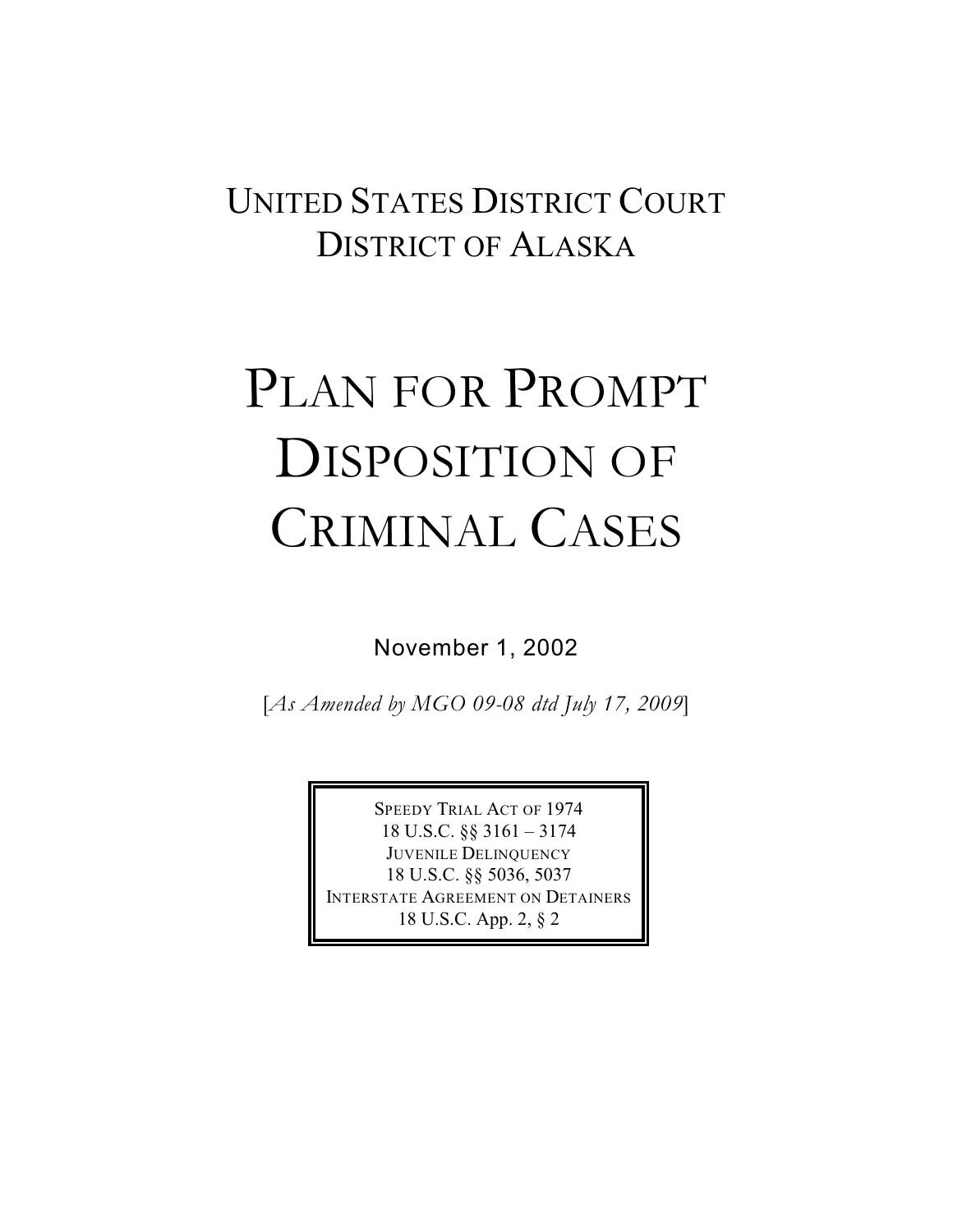#### **CONTENTS**

| § 3.05. Determination of Excludable Time and Objections Thereto. 7                                     |  |
|--------------------------------------------------------------------------------------------------------|--|
|                                                                                                        |  |
|                                                                                                        |  |
|                                                                                                        |  |
|                                                                                                        |  |
|                                                                                                        |  |
|                                                                                                        |  |
|                                                                                                        |  |
|                                                                                                        |  |
|                                                                                                        |  |
|                                                                                                        |  |
|                                                                                                        |  |
| (c) Motions for Continuance under § 3161(h)(7) of the Act. $\ldots \ldots \ldots \ldots \ldots \ldots$ |  |
|                                                                                                        |  |
|                                                                                                        |  |
|                                                                                                        |  |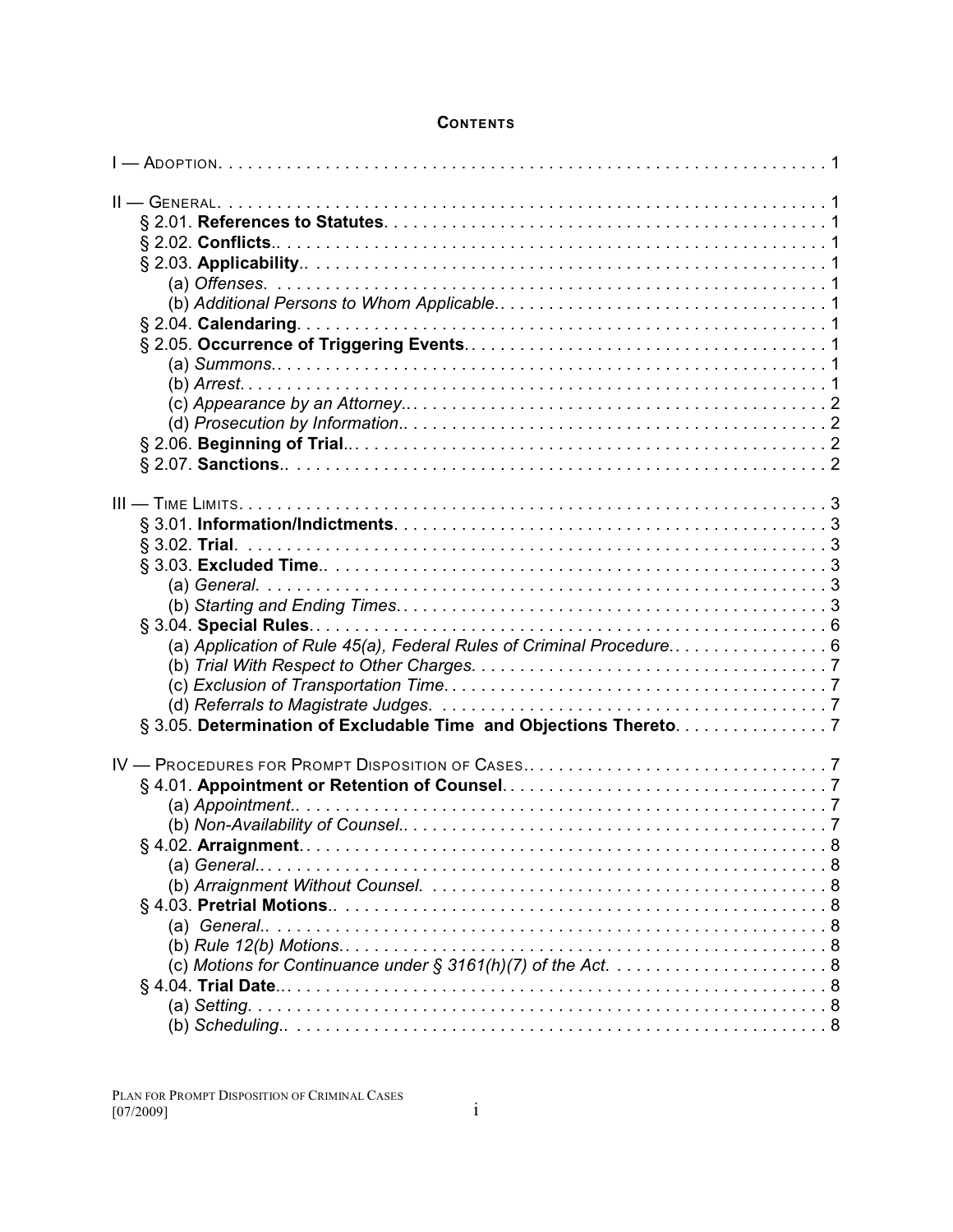| SPEEDY TRIAL ACT [TITLE 18, UNITED STATES CODE].  11                  |  |
|-----------------------------------------------------------------------|--|
|                                                                       |  |
|                                                                       |  |
|                                                                       |  |
| Section 3164. Persons detained or designated as being of high risk 15 |  |
|                                                                       |  |
|                                                                       |  |
|                                                                       |  |
|                                                                       |  |
|                                                                       |  |
|                                                                       |  |
|                                                                       |  |
|                                                                       |  |
|                                                                       |  |
| JUVENILE DELINQUENCY [TITLE 18, UNITED STATES CODE].  20              |  |
|                                                                       |  |
|                                                                       |  |
|                                                                       |  |
|                                                                       |  |
|                                                                       |  |
|                                                                       |  |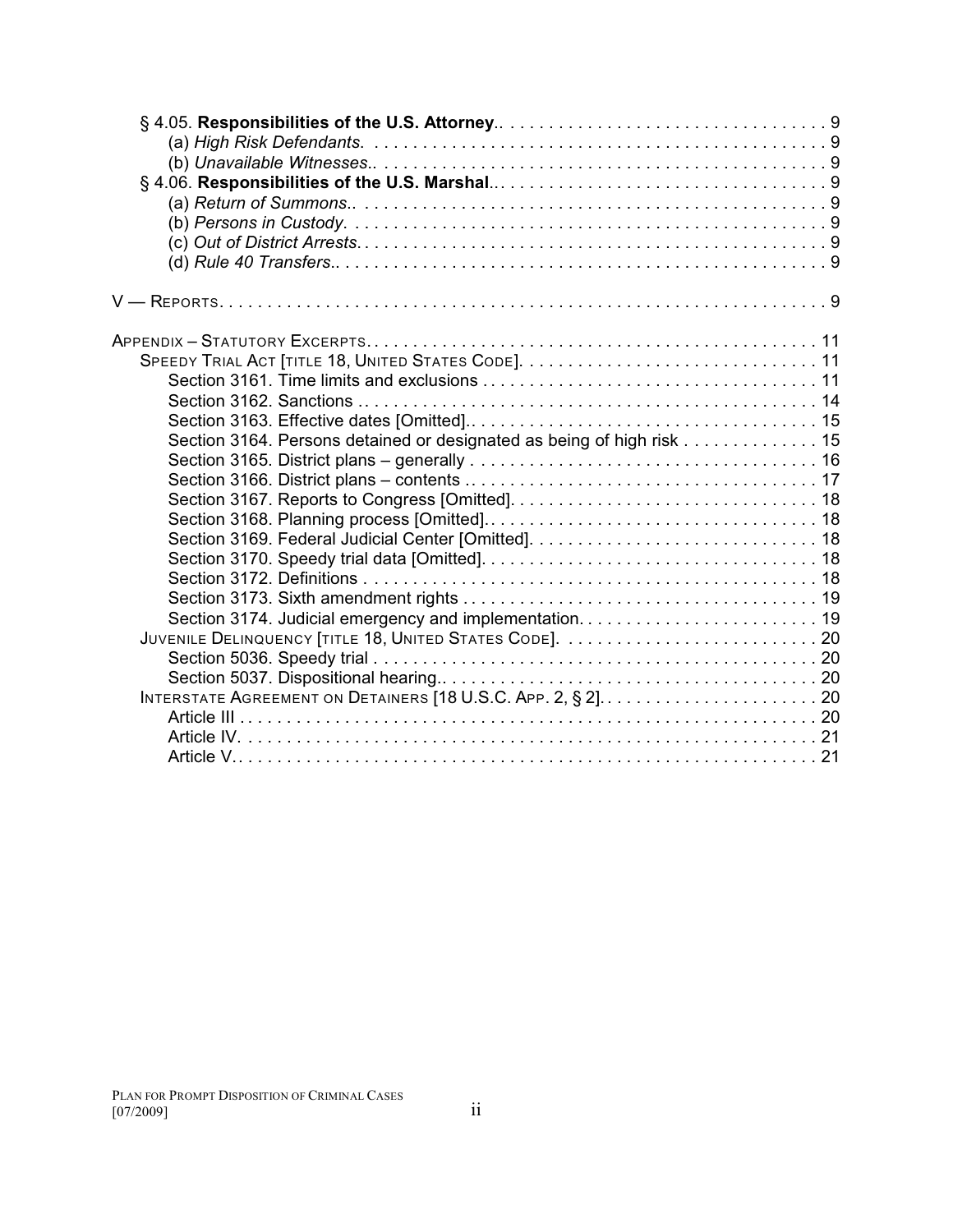#### I — ADOPTION

In accordance with the requirements of the Speedy Trial Act of 1974 and the Speedy Trial Amendments Act of 1979 [chapter 208, title 18, United States Code], the Federal Juvenile Delinquency Act [chapter 403, title 18, United States Code], and Rule 59(b), Federal Rules of Criminal Procedure, the following time limits and procedures to minimize undue delay and to further the prompt disposition of criminal cases and certain juvenile proceedings are hereby adopted for the United States District Court for the District of Alaska.

II — GENERAL

#### § 2.01. **References to Statutes**.

Unless otherwise indicated, all references to statutes are to the provisions of the Speedy Trial Act of 1974 [chapter 208, title 18, United States Code] ("the Act"), in existence on the date of the adoption of this plan, or any act amendatory or in replacement thereof.

#### § 2.02. **Conflicts**.

In the event of any conflict between the provisions of this plan and any act of Congress or federal rule of practice and procedure, the act of Congress or federal rule of practice and procedure will prevail.

#### § 2.03. **Applicability**.

(a) *Offenses*. This plan applies to all persons charged with offenses defined in 18 U.S.C. § 3172(2) and criminal contempt proceedings under Rule 42(b), Federal Rules of Criminal Procedure.

(b) *Additional Persons to Whom Applicable*. This plan also applies to:

(1) juveniles as provided in 18 U.S.C. § 5036; and

(2) defendants described in Art III (a) of the Interstate Agreement on Detainers [18 U.S.C. App. 2, § 2].

#### § 2.04. **Calendaring**.

Preferences in calendaring of criminal matters covered by this plan will be given as required by 18 U.S.C. §§ 3161(a) and 3164(b), and Rule 50(a), Federal Rules of Criminal Procedure.

#### § 2.05. **Occurrence of Triggering Events**

(a) *Summons*. A summons is presumed to have been served on the date of service shown on the return.

(b) *Arrest*.

(1) A person is presumed to be in custody when the person is:

[A] delivered to or otherwise in the legal custody of a federal official; or

[B] held in custody by state or local officials solely for the purpose of responding to a federal officer in connection with a federal charge.

(2) Detention is presumed to be solely for the purpose of responding to a federal charge unless the person exercising custodial authority has an independent basis (not including a detainer) for continuing to hold the defendant.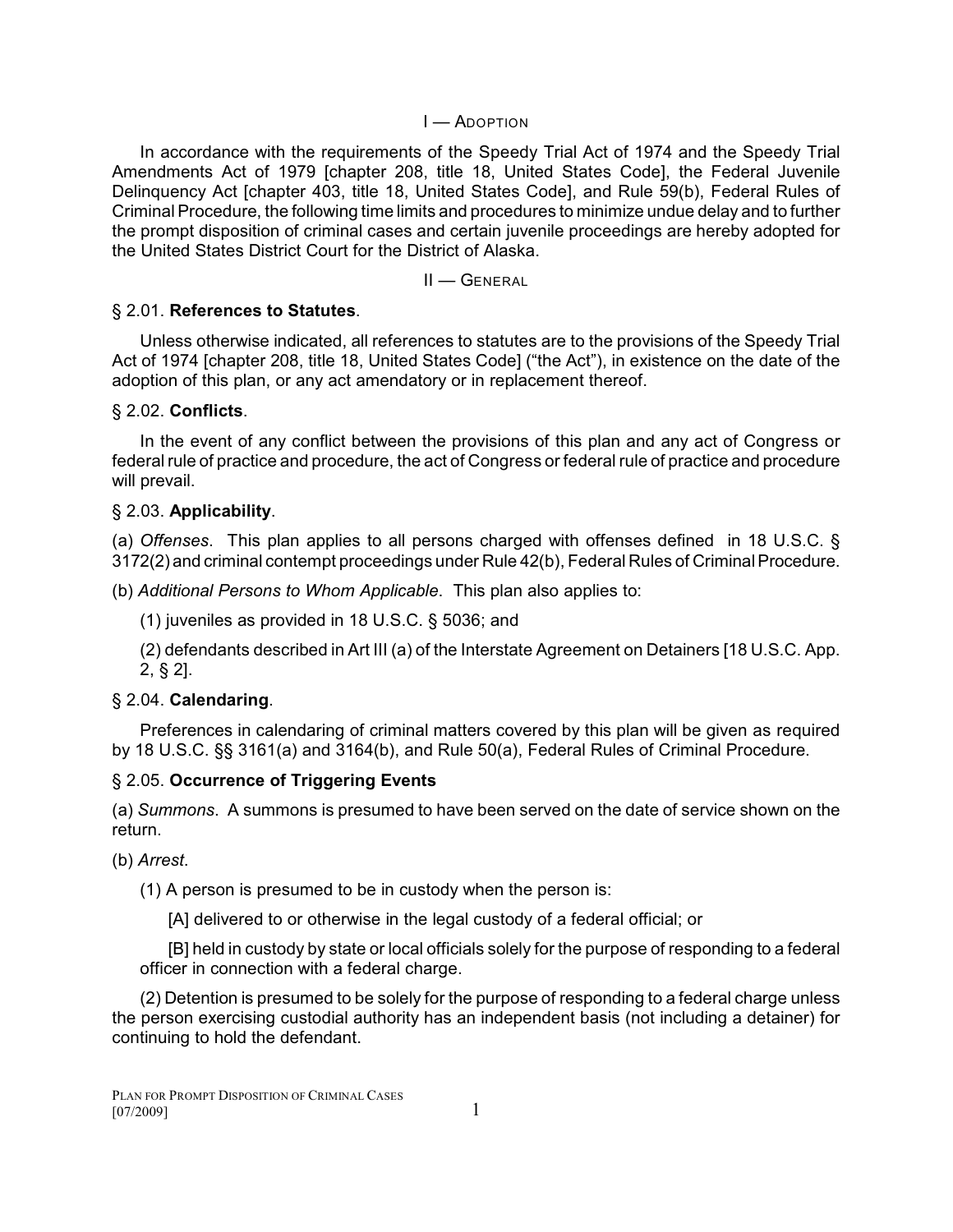(3) If a case is transferred under Rule 20, Federal Rules of Criminal Procedure, and the defendant subsequently rejects disposition under Rule 20 or the court declines to accept the plea, a new period of continuous detention begins on the date that the defendant rejects disposition or the court declines to accept the plea.

(4) If a person has been arrested for an offense not charged in an information or indictment, at the first hearing before a judicial officer the date on which the arrest occurred will be established for the record.

(c) *Appearance by an Attorney*. An attorney will be presumed to have appeared in a criminal matter by:

(1) physically appearing on behalf of the defendant at any proceeding;

(2) filing a written notice of appearance in the case;

(3) filing a motion or other pleading or document on behalf of the defendant in the case;

(4) signifying to the court, either orally on the record in open court or in writing, that the attorney accepts appointment; or

(5) when the court is notified by the CJA Clerk that counsel has been appointed and accepted appointment.

(d) *Prosecution by Information*. If a felony offense is prosecuted by information under Rule 7(b), Federal Rules of Criminal Procedure, the time for trial is measured from the later of:

(1) the filing of the information; or

(2) the defendant's waiver in open court of prosecution by indictment.

(e) *Criminal Contempt*. In a criminal contempt proceeding prosecuted on notice under Rule 42(b), Federal Rules of Criminal Procedure, the notice is treated as an information.

#### § 2.06. **Beginning of Trial**.

A trial will be presumed to have started on the date that:

(1) in the case of trial by jury, when *voir dire* begins; and

(2) in the case of a trial without jury, when the case is called for trial and the attorney for the government indicates on the record that the government is prepared to proceed to trial.

#### § 2.07. **Sanctions**.

(1) Sanctions for violation of this Plan will be imposed as prescribed by 18 U.S.C. § 3162; provided, however, that a violation of this plan will not require dismissal except to the extent that dismissal may be required under 18 U.S.C. §§ 3162, 3164, 5036, or Articles IV.(e), V.(c) of the Interstate Agreement on Detainers [18 U.S.C. App. 2, § 2].

(2) Orders of dismissal that do not specify that the dismissal is with prejudice will be presumed to have been entered without prejudice.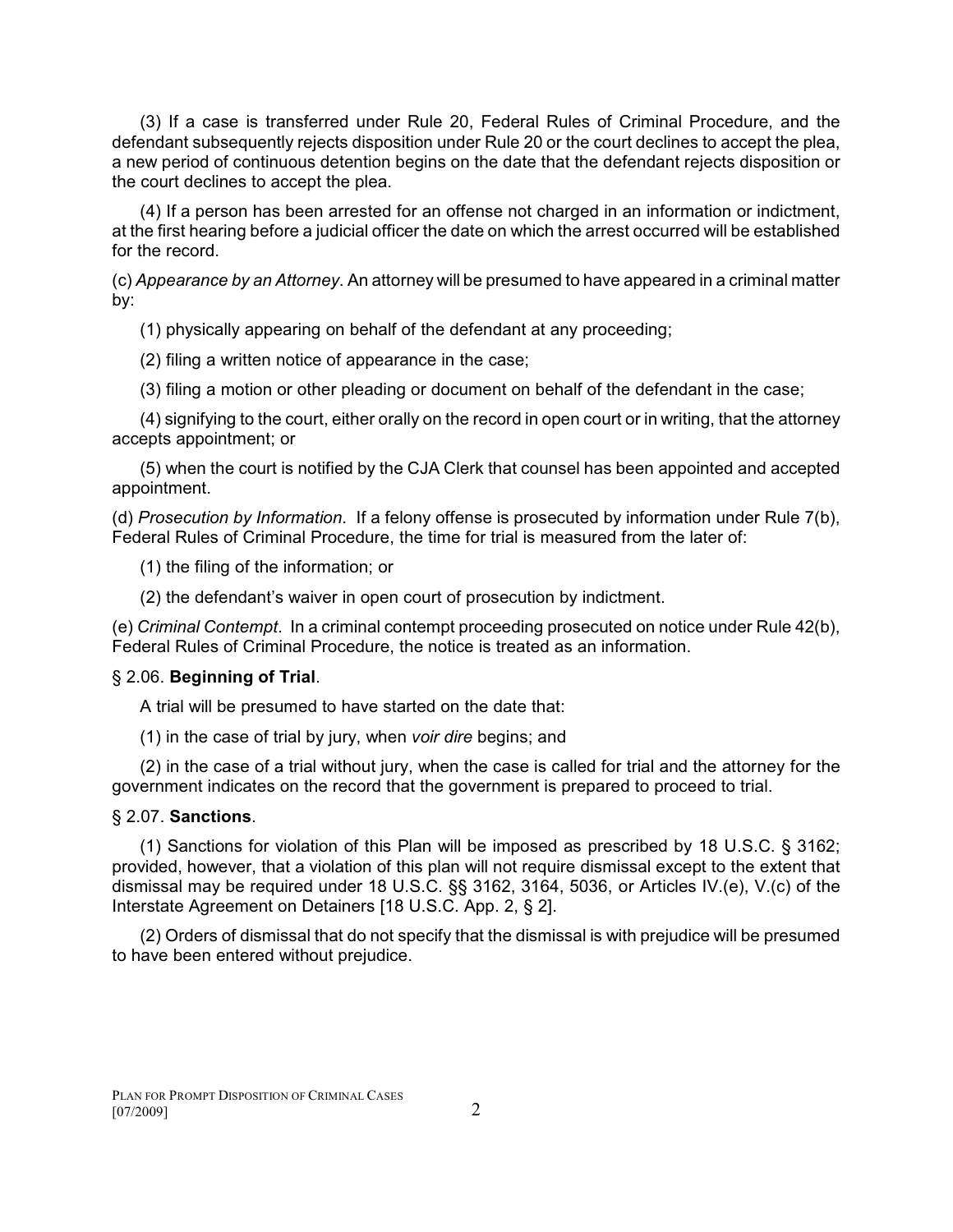#### III — TIME LIMITS

#### § 3.01. **Information/Indictments**.

Informations or indictments must be filed within the time specified in 18 U.S.C. § 3161(b).

#### § 3.02. **Trial**.

(1) The trial of a defendant covered by this Plan will be commenced not later than the time specified in 18 U.S.C. §§ 3161(c)(1), (d), (e); 3164(b); 5306, or Articles III.(a) or IV.(c) of the Interstate Agreement on Detainers [18 U.S.C. App. 2, § 2], as applicable.

(2) In the event that two or more statutes may apply, the applicable statute that provides for trial at the earliest time will apply.

#### § 3.03. **Excluded Time**.

#### (a) *General*.

(1) In addition to the exclusions enumerated in 18 U.S.C.  $\S$  3161(h), the period of delay associated with any proceeding concerning the defendant excludable under case law binding on this court will be excluded, including, but not limited to:

[A] bail hearings;

[B] preliminary examinations under Rule 5.1, Federal Rules of Criminal Procedure;

[C] arraignments;

[D] pretrial conferences;

[E] depositions under Rule 15, Federal Rules of Criminal Procedure; and

[F] time used by the parties for consideration, preparation and response to specific requests by the court.

(2) Computation of periods of exclusion will be based on whole days and include both the day the event or proceeding giving rise to the excluded time commences and the day it terminates.

(3) Excludable time is not reduced on account of short interruptions in hearings or trials that are essentially continuous, *e.g.*, holidays, weekends, or as directed by the court.

(4) Where periods of excludable time overlap, the overlapping period will be counted only once, so that the total time excluded will be the time from the first day of the first overlapping period to the last day of the last overlapping period.

(b) *Starting and Ending Times*. For the purposes of computing excludable time, a period will be presumed to start and end as provided in this subsection. Unless otherwise directed by the presiding judge the clerk will record excludable time in accordance with this subsection.

(1) Section 3161(h)(1)(A) [mental competency or physical capacity proceedings]:

[A] Start: Date the motion is filed or made orally as reflected in the minutes of the court;

[B] End: Date on which all anticipated documents, reports or briefs have been filed, any necessary hearing completed and the matter deemed submitted for decision.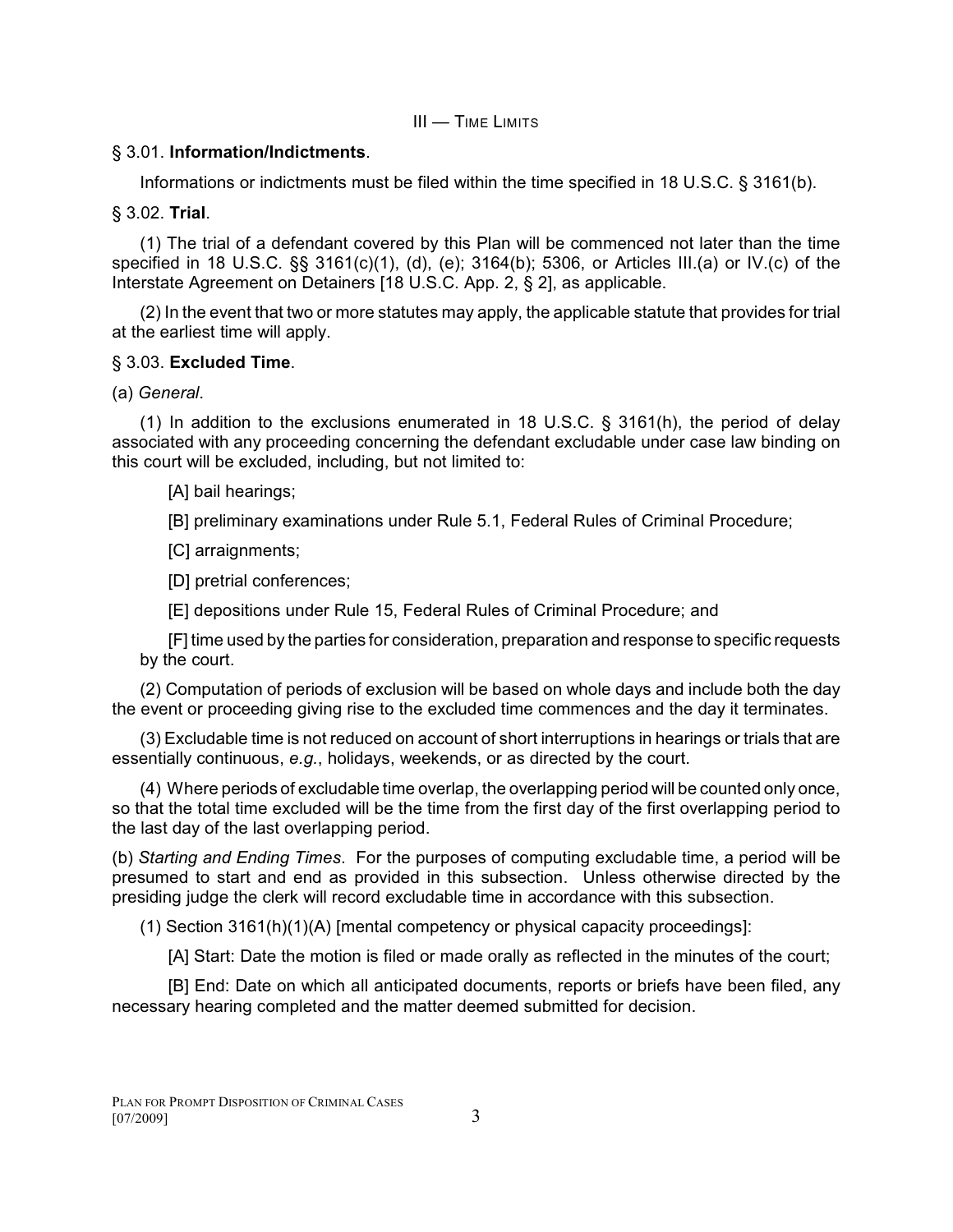(2) Section 3161(h)(1)(B) [trial or other proceedings on other charges]:

[A] Start: The information, indictment, or other process initiating proceedings;

[B] End: Last court day of hearing or trial.

(3) Section 3161(h)(1)(C) [interlocutory appeal]:

[A] Start —

(i) Date the notice of appeal is filed in the district court, or

(ii) date application for an extraordinary writ is filed in the court of appeals;

[B] End — Date the appellate court issues the mandate or order.

(4) Section 3161(h)(1)(D) [pre-trial motions]:

[A] Start: Date motion filed or made orally as reflected in the minutes of the court;

[B] End: Date on which all anticipated briefs have been filed, any necessary hearing completed and the matter deemed submitted for decision.

(5) Section  $3161(h)(1)(E)$  [transportation time]:

[A] Start: Date of order directing transportation of the defendant;

[B] End: Date of defendant's arrival at the destination.

(6) Section 3161(h)(1)(G) [consideration of proposed plea]:

[A] Start: The earlier of the date—

(i) the notice of intent to change of plea is filed under D.Ak. LCrR 11.1, or

(ii) the plea agreement is presented to the court under Rule  $11(e)(2)$ , Federal Rules of Civil Procedure;

[B] End: Date—

(i) the notice of intent to change plea is withdrawn, or

(ii) the court's decision with respect to the plea agreement is filed or announced on the record in open court.

(7) Section 3161(h)(1)(H) [proceedings under advisement]:

[A] Start: Day following the date on which the all anticipated briefs have been filed, any necessary hearing completed and the matter deemed submitted for decision.

[B] End: The earlier of—

(i) the date the decision of the court is filed,

(ii) the date the decision of the court is rendered orally upon the record in open court, or

(iii) thirty (30) days after the start date.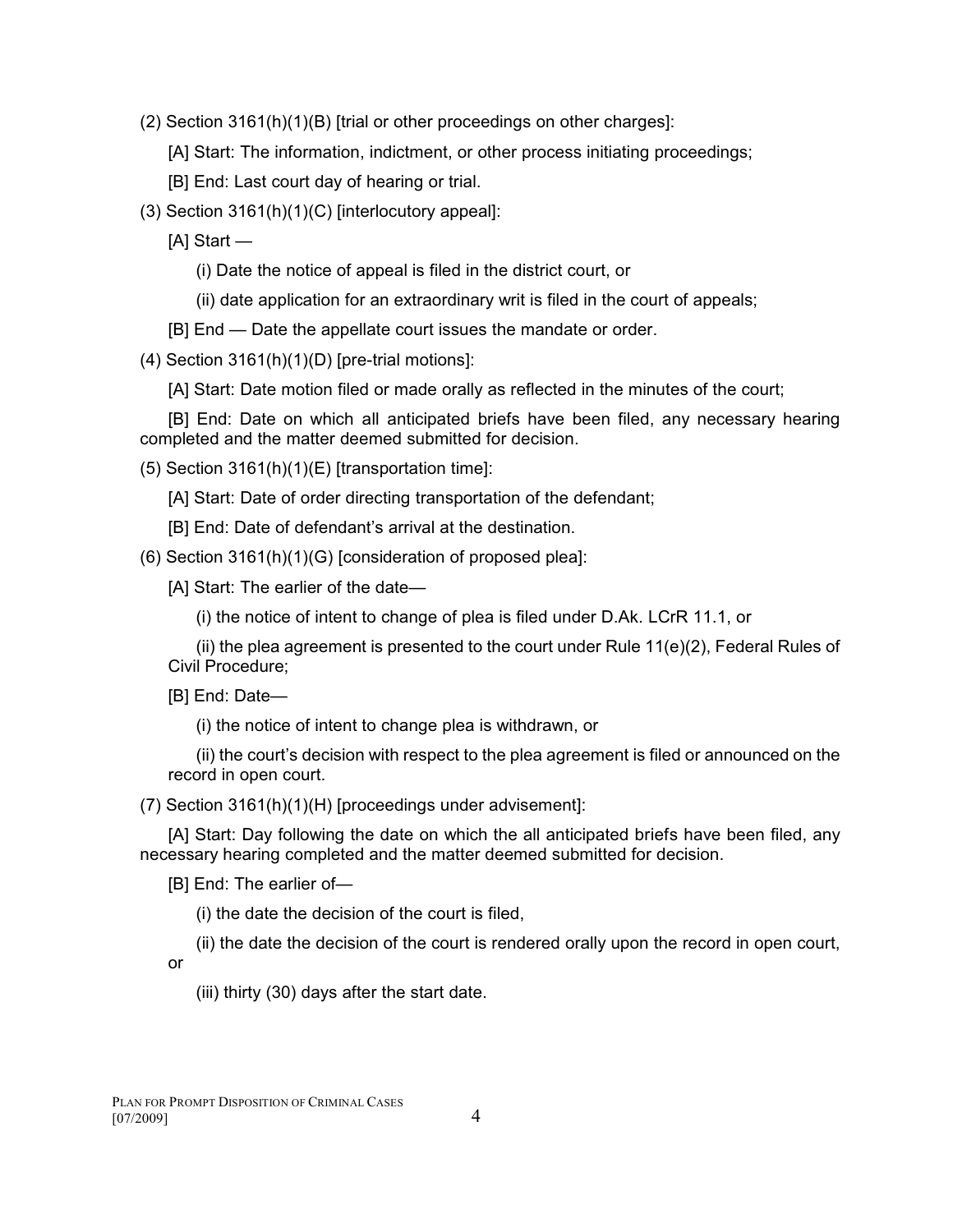(8) Other proceedings under § 3161(h)(1).

[A] Where the pretrial proceeding is in response to a motion, the start and stop times are as provided under  $\S$  3161(h)(1)(D) and (H).

[B] In other matters on those days on which court proceedings take place or on which a deposition was taken:

(i) Start: The first day of the hearing, examination, arraignment, proceeding, conference, or deposition;

(ii) End: The last day of the hearing, examination, arraignment, proceeding, conference, or deposition.

(9) Section 3161(h)(2) [consented deferred prosecutions]:

[A] Start: Date court approves the deferral agreement;

 $[B]$  End —

(i) date of dismissal in accordance with the deferral agreement, or

(ii) date the government's attorney files with the court notice to the defendant of an intent to resume prosecution.

(10) Section 3161(h)(3) [absence of defendant or essential witness]:

[A] Start —

(i) the date on which the defendant or essential government witness fails to make a required appearance if it should be later determined that he or she was absent within the meaning of the statute, or

(ii) the date on which the court receives notice that the whereabouts of the defendant or essential witness is unknown.

[B] End: The date the prosecutor receives notice of the whereabouts of the absent defendant or essential witness.

(11) Section 6131(h)(3) [unavailability of defendant or government witness]:

[A] Start: The date for which an appearance was scheduled at which the defendant or witness was to appear;

[B] End: The day immediately preceding the first business day on which the defendant or the witness could have been produced in court by the Government.

(12) Section 6131(h)(4) [mental incompetency or physical disability of defendant]:

[A] Start —

(i) if determined by the court on the basis of a court-ordered examination, on the date the question of competency is brought to the attention of the court, or

(ii) if a proceeding is continued on the ground of mental incompetency or physical disability, the first date for which an appearance is scheduled at which the defendant is unable to appear;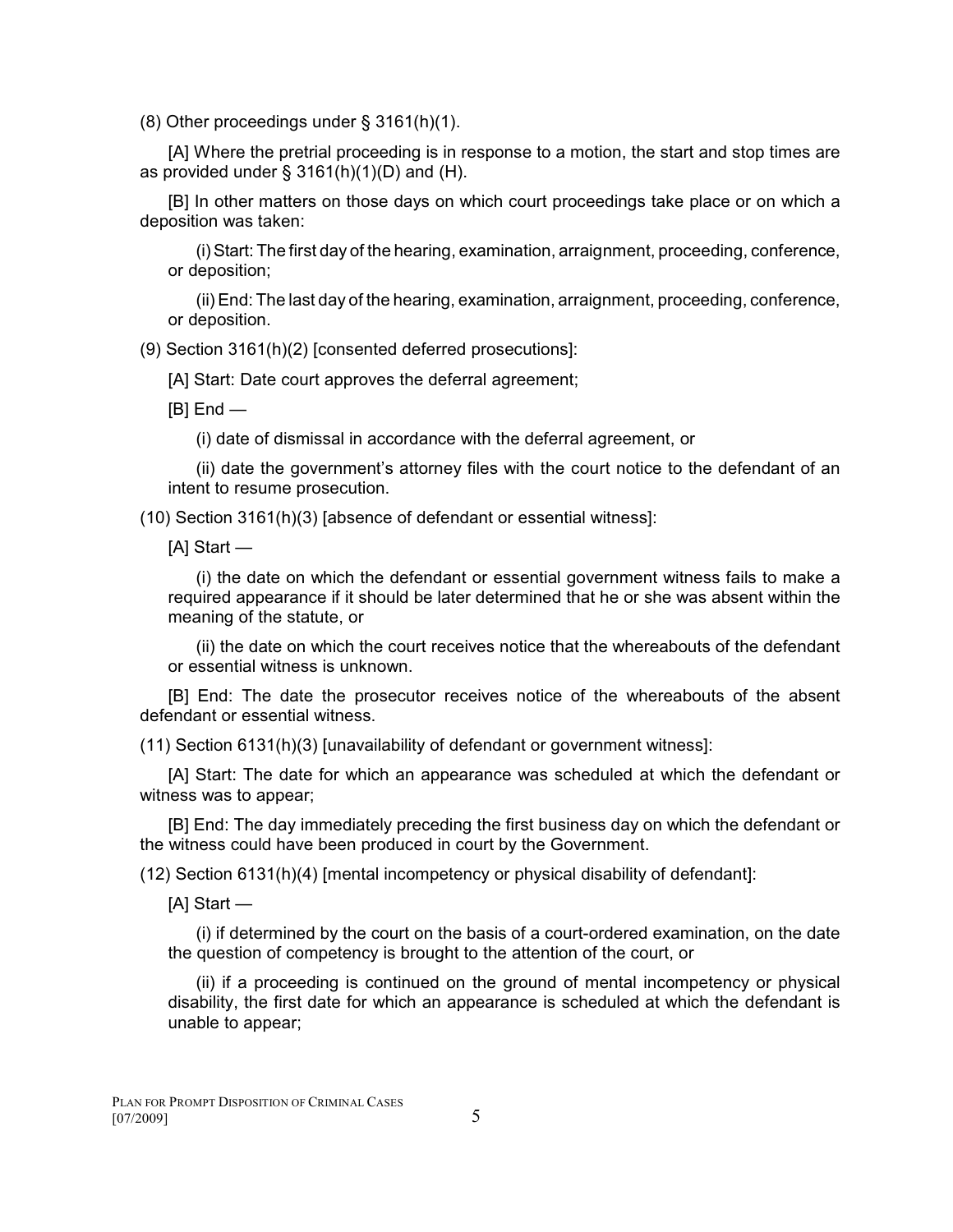[B] End: the earlier of—

(i) the day the court finds the defendant able to stand trial, or

(ii) the day the court receives notice from the defendant, an attending physician, or responsible institution that the defendant is able to stand trial.

(13) Section 6131(h)(5) [dismissed and subsequently reinstated charges]:

[A] Start the day the original indictment or information is dismissed;

[B] End: The first or earliest of the following to occur—

(i) arrest on the new charge,

(ii) service of a summons on the new charge, or

(iii) an appearance before a judicial officer on the new charge (whether before or after indictment and whether in or out of the district of prosecution).

(14) Section 3161(h)(6) [co-defendant]:

[A] Start —

(i) if the defendant's time would have otherwise run out before the running of the time for the co-defendant, the day following the day that would otherwise have been the last day for commencement of trial for the affected defendant, or

(ii) if based on an exclusion applicable to a co-defendant, the starting date of the codefendant's exclusion.

 $[**B**]$  End  $-$ 

(i) if the defendant's time would have otherwise run out before the running of the time for the co-defendant, the last permissible date for commencement of the trial of any codefendant with whom the defendant is joined for trial, or

(ii) if based on an exclusion applicable to a co-defendant, the ending date of the codefendant's exclusion, but

(iii) in any event the date upon which joinder ends.

(15) Section 3161(h)(7) [continuance in the interests of justice]:

[A] Start: the day the continuance is granted;

[B] End: the date to which the trial (or indictment) is continued.

#### § 3.04. **Special Rules**.

(a) *Application of Rule 45(a), Federal Rules of Criminal Procedure*. In determining the last day under any provision of this Plan, Rule 45(a) is applied before excludable time has been taken into account.

(b) *Trial With Respect to Other Charges*. In cases where trial is deferred pending completion of other proceedings under  $\S 3161(h)(1)(B)$ , the court will require both the attorney for the government and counsel for the defendant to apprise the court on the status of the other case at such intervals as may be deemed appropriate under the facts and circumstances of the case.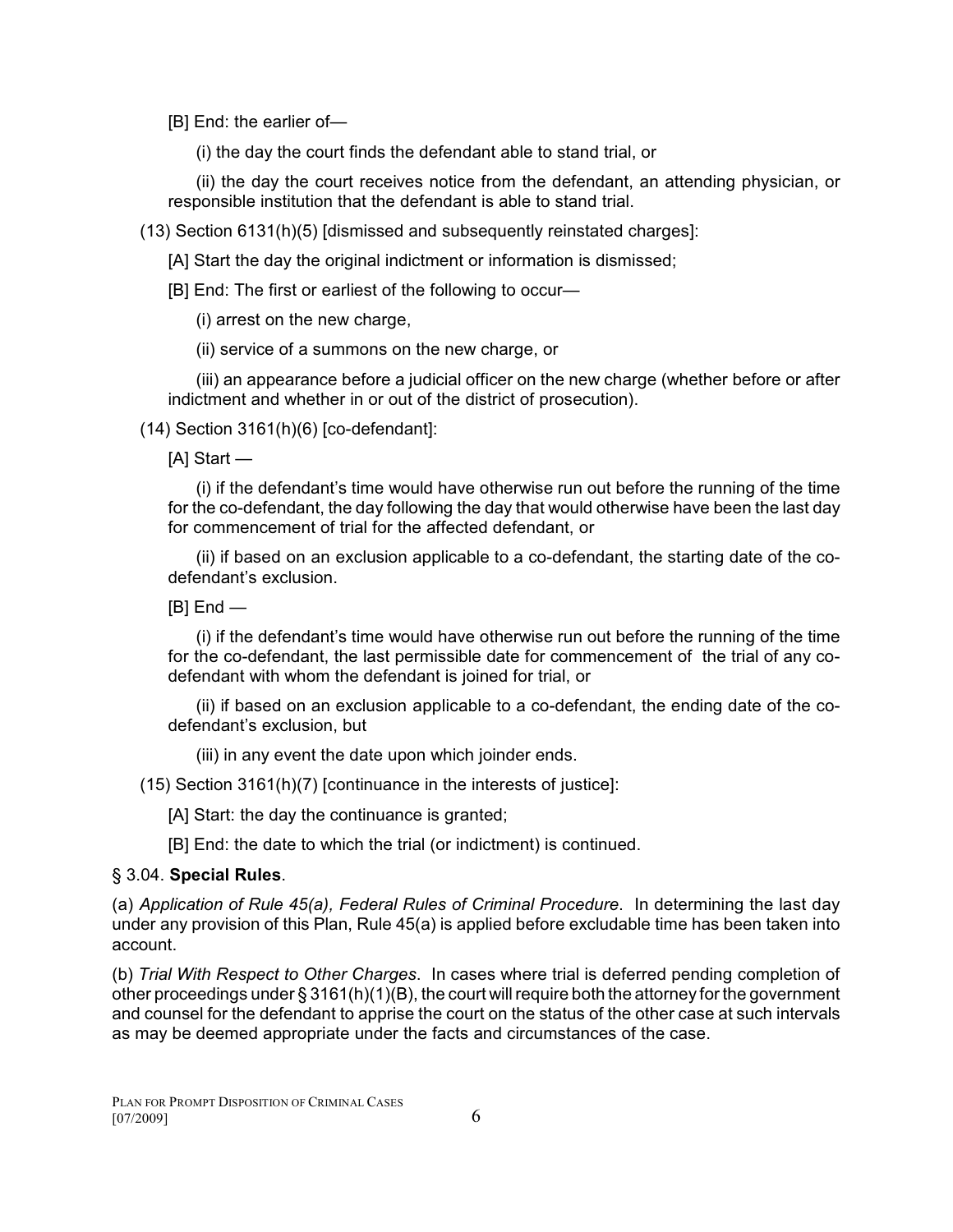(c) *Exclusion of Transportation Time*. The provisions of this subsection apply to the exclusion provided by  $\S$  3161(h)(1)(F) of the Act.

(1) Except for cause shown, when a defendant is ordered to travel in release status, the court will set a deadline for arrival at the destination, which time will not exceed ten (10) days.

(2) In those cases where another exclusion subsumes transportation time because of overlap, the transportation time is presumed to be reasonable.

(3) Where transportation time is a separate exclusion, time in excess of ten (10) days may not be excluded except upon order of the court for good cause shown.

(d) *Referrals to Magistrate Judges*.

(1) In matters referred to a magistrate judge under 28 U.S.C. § 636(b)(1)(A):

[A] the filing of decision by the magistrate judge ends the period of exclusion time; and

[B] if a party seeks review of the magistrate judge's decision, a new exclusion under § 3161(h)(1)(D) begins.

(2) In matters referred to a magistrate judge under 28 U.S.C.  $\S$  636(b)(1)(B), application of § 3161(h)(1)(H) of the Act to the proceeding before the district judge does not start until:

[A] if no objection is filed, the day after an objection to the findings and recommendations is due, or

[B] if an objection is filed, the earlier of the day after—

(i) the reply is received by the court, or

(ii) any reply is due.

#### § 3.05. **Determination of Excludable Time and Objections Thereto**.

(1) Determinations concerning excludable time will be made by the court on the record and must contain a reference to any Speedy Trial provision relevant or pertaining to the excludable delay.

(2) Objections to the court's determination of the amount of excludable time must be filed within five (5) days of the date the order is served.

IV — PROCEDURES FOR PROMPT DISPOSITION OF CASES

#### § 4.01. **Appointment or Retention of Counsel**

(a) *Appointment*. At the first hearing held before a judicial officer, the judicial officer will promptly appoint counsel where appropriate under the Criminal Justice Act, and in accordance with Rule 44, Federal Rules of Criminal Procedure and Rule 44.2, Local Criminal Rules of Practice for this court.

(b) *Non-Availability of Counsel*. The provisions of § 3161(c)(2) notwithstanding, the court may set the case for trial not less than forty-five (45) days from date of arraignment in the event that:

- (1) the defendant does not qualify under the Criminal Justice Act;
- (2) counsel willing to accept appointment cannot be found; and
- (3) within ten (10) days of arraignment —

[A] counsel has not appeared in the case, and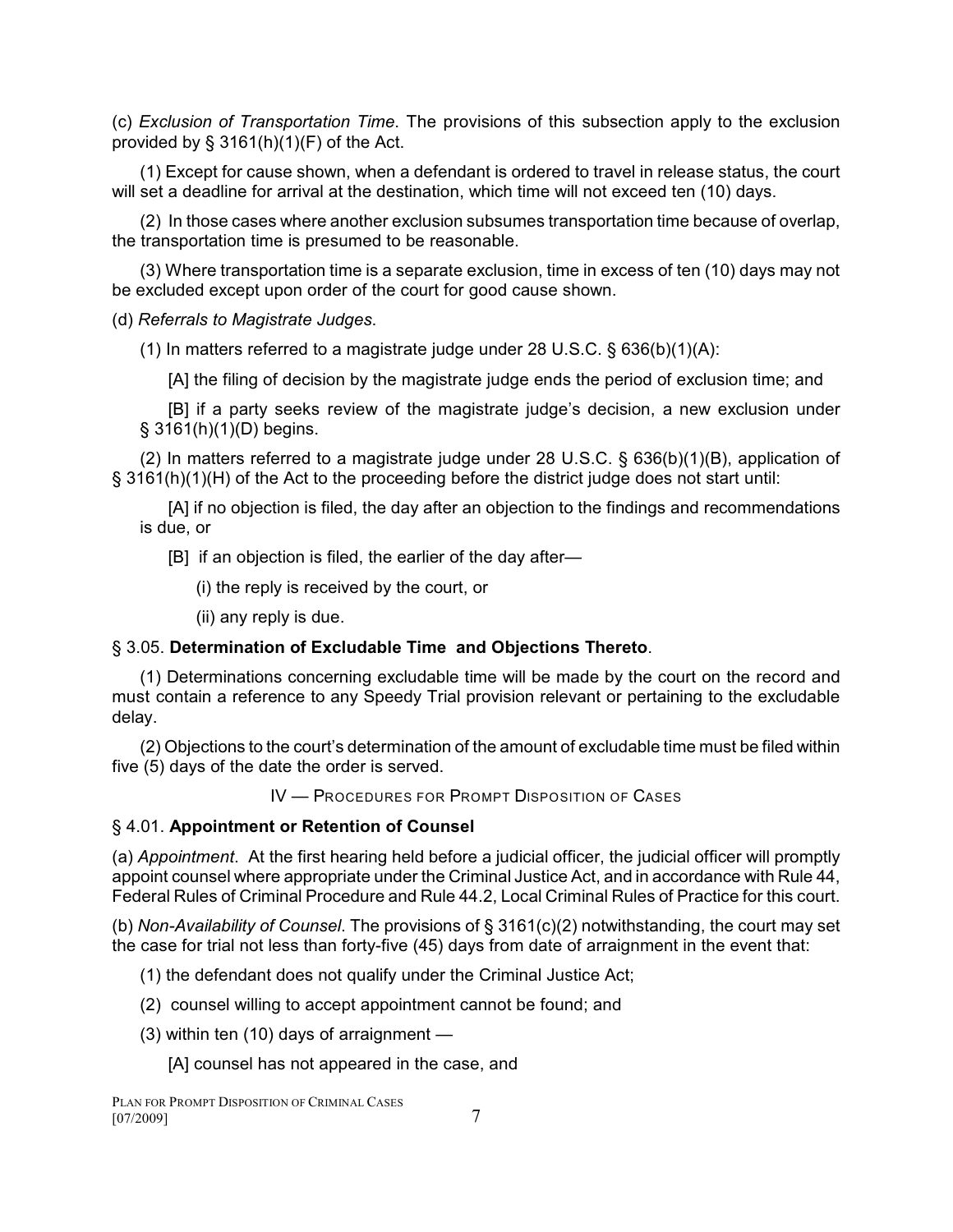[B] defendant has not expressly waived counsel and elected to proceed *pro se*.

# § 4.02. **Arraignment**

(a) *General*. Unless it is determined that the defendant is physically or mentally incapable of being arraigned or that other good cause exists as to why arraignment should not proceed, a defendant must be arraigned promptly under Rule 10, Federal Rules of Criminal Procedure.

# (b) *Arraignment Without Counsel*.

(1) If a defendant appears for arraignment without counsel, arraignment may be continued to permit defendant to obtain counsel.

(2) In the absence of extraordinary circumstances, arraignment should not be postponed for a period longer than seven (7) days.

(3) Where appropriate, the court may cause a plea of not guilty to be entered for the defendant.

# § 4.03. **Pretrial Motions**.

(a) *General*. All pretrial motions must be filed and heard as soon after arraignment as practicable consistent with the priorities of other matters on the court's criminal docket.

(b) *Rule 12(b) Motions*. Except for good cause shown, the court may not extend the time for filing motions under Rule 12(b), Federal Rules of Criminal Procedure, beyond twenty-one (21) days after the entry of a not guilty plea.

# (c) *Motions for Continuance under § 3161(h)(7) of the Act*.

(1) A motion for a continuance under  $\S 3161(h)(7)$  of the Act:

[A] must state whether or not the defendant is being held in custody; and

[B] may include a request that all or some part of the supporting material be considered *ex parte* or *in camera*.

(2) The court may grant a continuance under § 3161(h)(7) of the Act only for a specified period of time.

# § 4.04. **Trial Date**.

(a) *Setting*. After consultation with counsel, the trial date will be set at the arraignment or at the earliest practicable time thereafter, with each case set for trial on a day certain or listed for trial on a weekly or other short-term calendar.

(b) *Scheduling*.

(1) Each judge will schedule criminal trials at such times and at such places as may be necessary to assure prompt disposition of criminal cases.

(2) Cases will be reassigned as appropriate or necessary to carry out the purposes and objectives of this Plan.

# § 4.05. **Responsibilities of the U.S. Attorney**.

(a) *High Risk Defendants.* If the defendant is to be designated as high risk as defined in § 3164(a)(2) of the Act, the attorney for the government must advise the court at the earliest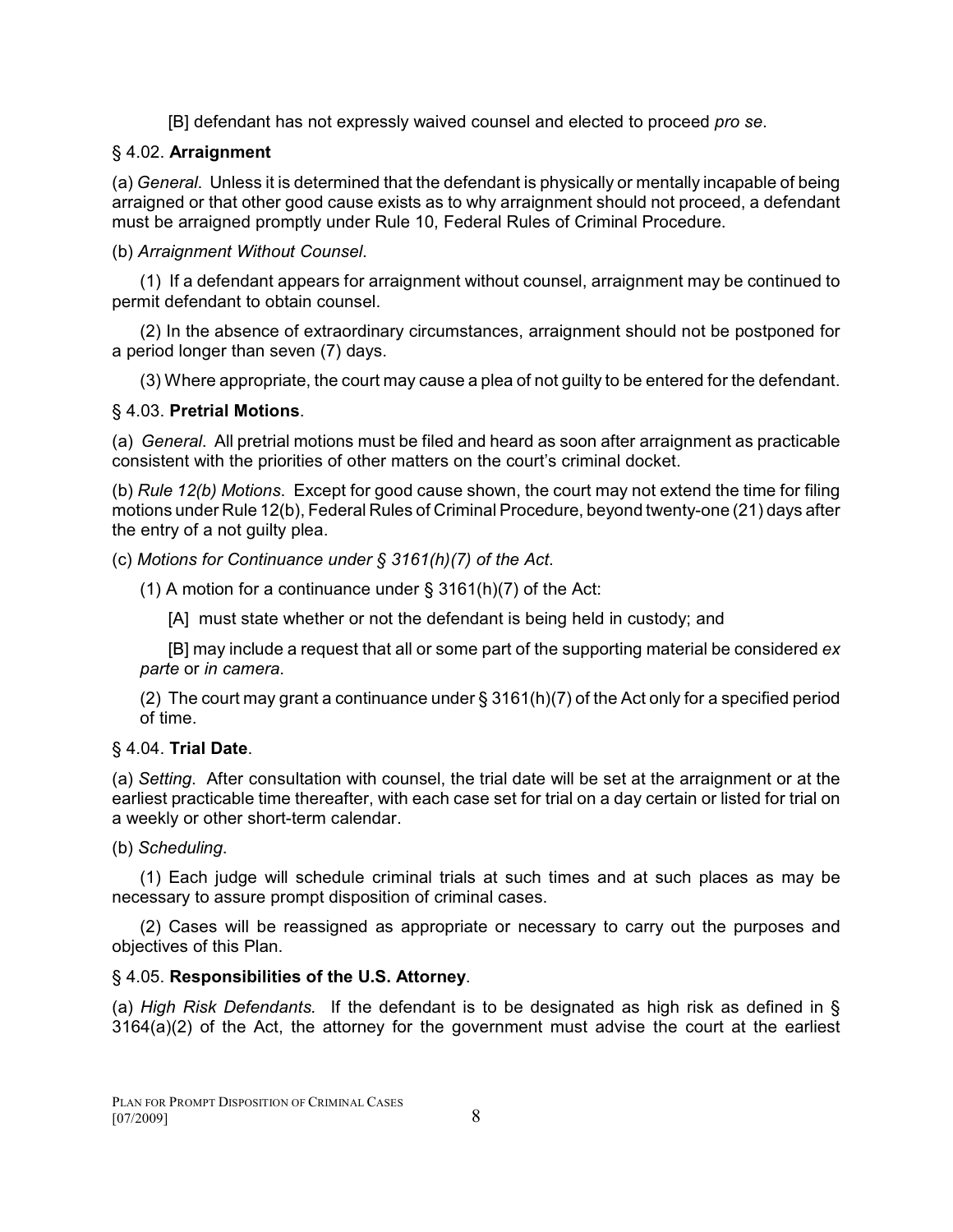practicable time, and in any event not later than any bail or pretrial release hearing, that the person is so designated.

(b) *Unavailable Witnesses*.

(1) As soon as it is learned that an essential witness will be unavailable at the time set for trial, counsel for the government must immediately notify the court of that fact, which notification must set forth:

[A] the reason(s) that the witness is essential to the government's case;

[B] the reason or cause for the unavailability of the witness; and

[C] the period of expected unavailability.

(2) In the event that the unavailability of an essential witness may result in a continuance of the trial for a period of in excess of one (1) day, a written motion for continuance must be filed, which motion must set forth with specificity:

[A] the alternatives to a continuance that the government has explored; and

[B] the reason or reasons that any reasonable alternative is unacceptable.

#### § 4.06. **Responsibilities of the U.S. Marshal**.

(a) *Return of Summons*. Where a summons is issued on a complaint, the U.S. Marshal, or other law enforcement officer, must:

(1) make immediate return of the summons to the appropriate judicial officer; or

(2) where it is impossible to serve summons, immediately report that fact to the appropriate judicial officer.

(b) *Persons in Custody*. If the defendant is in custody awaiting trial, the U.S. Marshal must advise the court at the earliest practicable time, and in any event not later than arraignment, the date of the beginning of custody as defined in § 2.06(b).

(c) *Out of District Arrests*. When a defendant is arrested out of the district on a warrant issued by this court, the U.S. Marshal will promptly report, in writing, the fact of the arrest to the Clerk of the Court.

(d) *Rule 40 Transfers*. When a defendant is to be transferred under Rule 40, Federal Rules of Criminal Procedure, the U.S. Marshal will promptly arrange to have the defendant transferred without delay to this district.

#### V — REPORTS

The Clerk of the Court will:

(1) implement data collection procedures to gather, control and process information and data gathered from the U.S. Attorney, U.S. Marshal, Magistrate Judges, and District Judges as required by the Speedy Trial Act;

(2) record the information on a control card, device, mechanical or electronic means, for each defendant;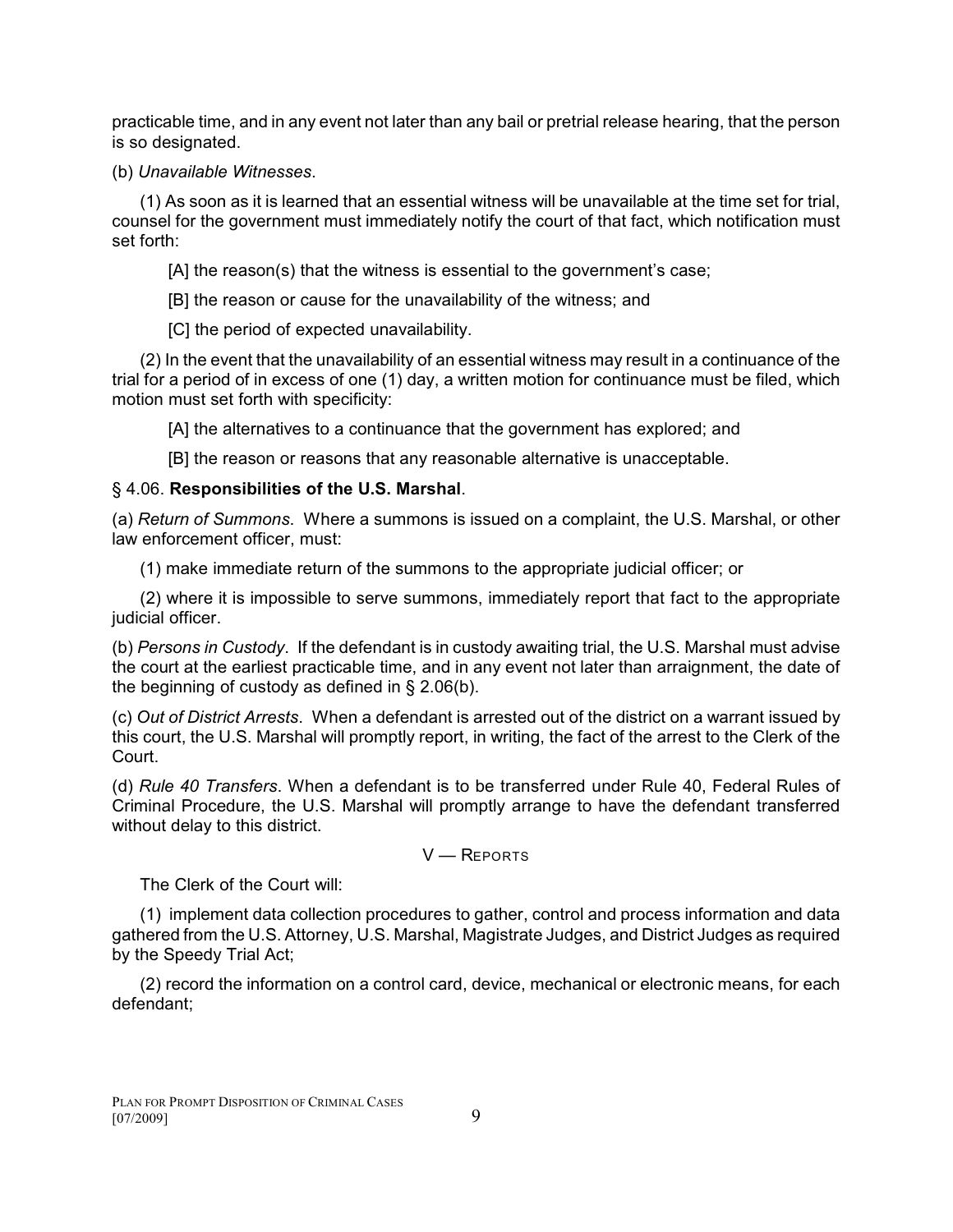(3) enter on the docket, in the form prescribed by the Administrative Office of the United States Courts, all information with respect to excludable periods of time for each criminal defendant as determined by the court; and

(4) assemble and prepare all statistical data required by the Administrative Office of the United States Courts and the Executive of the Judicial Conference of the Ninth Circuit.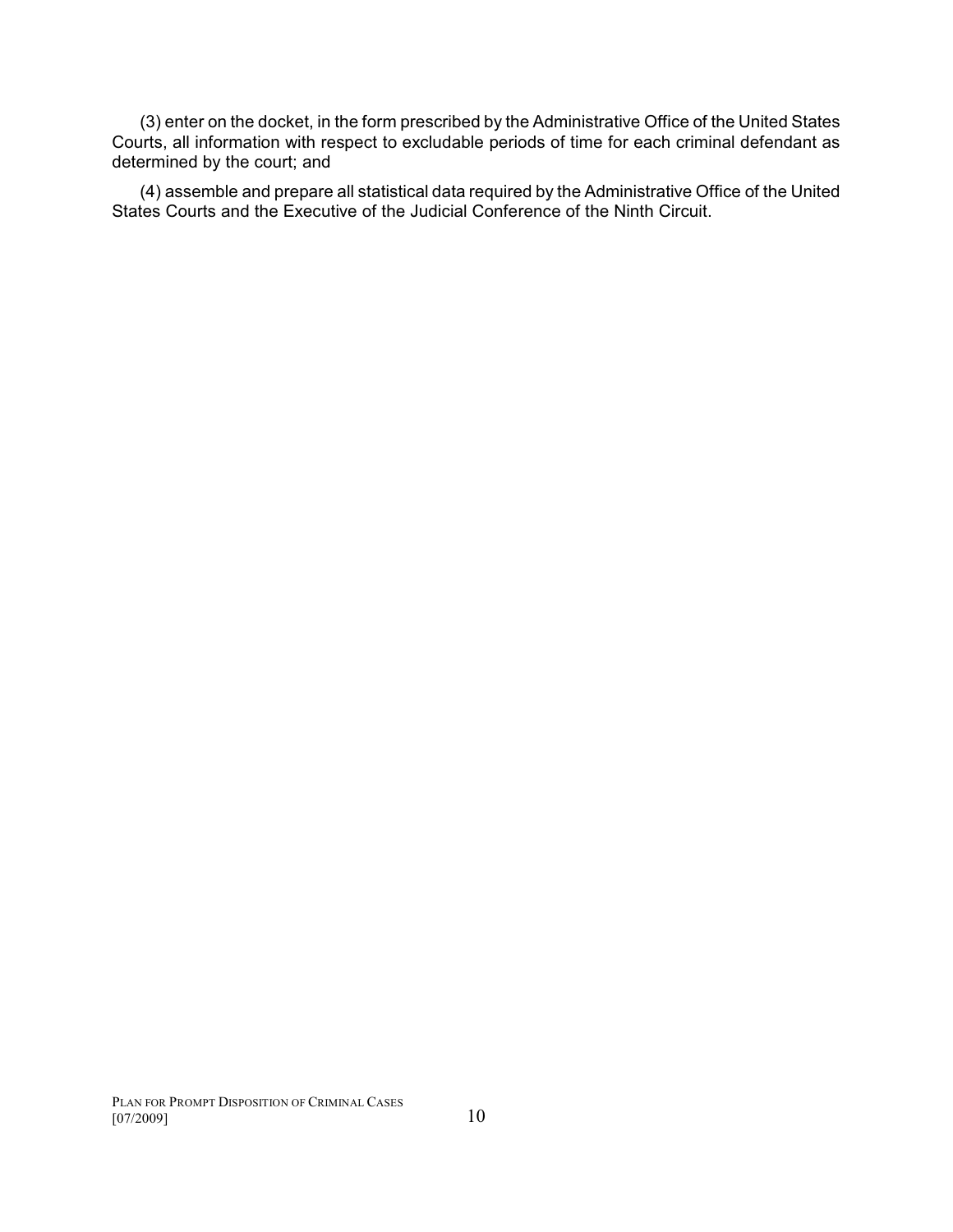#### APPENDIX – STATUTORY EXCERPTS

#### SPEEDY TRIAL ACT [TITLE 18, UNITED STATES CODE]

#### **Section 3161. Time limits and exclusions**

(a) In any case involving a defendant charged with an offense, the appropriate judicial officer, at the earliest practicable time, shall, after consultation with the counsel for the defendant and the attorney for the Government, set the case for trial on a day certain, or list it for trial on a weekly or other short-term trial calendar at a place within the judicial district, so as to assure a speedy trial.

(b) Any information or indictment charging an individual with the commission of an offense shall be filed within thirty days from the date on which such individual was arrested or served with a summons in connection with such charges. If an individual has been charged with a felony in a district in which no grand jury has been in session during such thirty-day period, the period of time for filing of the indictment shall be extended an additional thirty days.

(c) (1) In any case in which a plea of not guilty is entered, the trial of a defendant charged in an information or indictment with the commission of an offense shall commence within seventy days from the filing date (and making public) of the information or indictment, or from the date the defendant has appeared before a judicial officer of the court in which such charge is pending, whichever date last occurs. If a defendant consents in writing to be tried before a magistrate judge on a complaint, the trial shall commence within seventy days from the date of such consent.

(2) Unless the defendant consents in writing to the contrary, the trial shall not commence less than thirty days from the date on which the defendant first appears through counsel or expressly waives counsel and elects to proceed pro se.

(d) (1) If any indictment or information is dismissed upon motion of the defendant, or any charge contained in a complaint filed against an individual is dismissed or otherwise dropped, and thereafter a complaint is filed against such defendant or individual charging him with the same offense or an offense based on the same conduct or arising from the same criminal episode, or an information or indictment is filed charging such defendant with the same offense or an offense based on the same conduct or arising from the same criminal episode, the provisions of subsections (b) and (c) of this section shall be applicable with respect to such subsequent complaint, indictment, or information, as the case may be.

(2) If the defendant is to be tried upon an indictment or information dismissed by a trial court and reinstated following an appeal, the trial shall commence within seventy days from the date the action occasioning the trial becomes final, except that the court retrying the case may extend the period for trial not to exceed one hundred and eighty days from the date the action occasioning the trial becomes final if the unavailability of witnesses or other factors resulting from the passage of time shall make trial within seventy days impractical. The periods of delay enumerated in section 3161(h) are excluded in computing the time limitations specified in this section. The sanctions of section 3162 apply to this subsection.

(e) If the defendant is to be tried again following a declaration by the trial judge of a mistrial or following an order of such judge for a new trial, the trial shall commence within seventy days from the date the action occasioning the retrial becomes final. If the defendant is to be tried again following an appeal or a collateral attack, the trial shall commence within seventy days from the date the action occasioning the retrial becomes final, except that the court retrying the case may extend the period for retrial not to exceed one hundred and eighty days from the date the action occasioning the retrial becomes final if unavailability of witnesses or other factors resulting from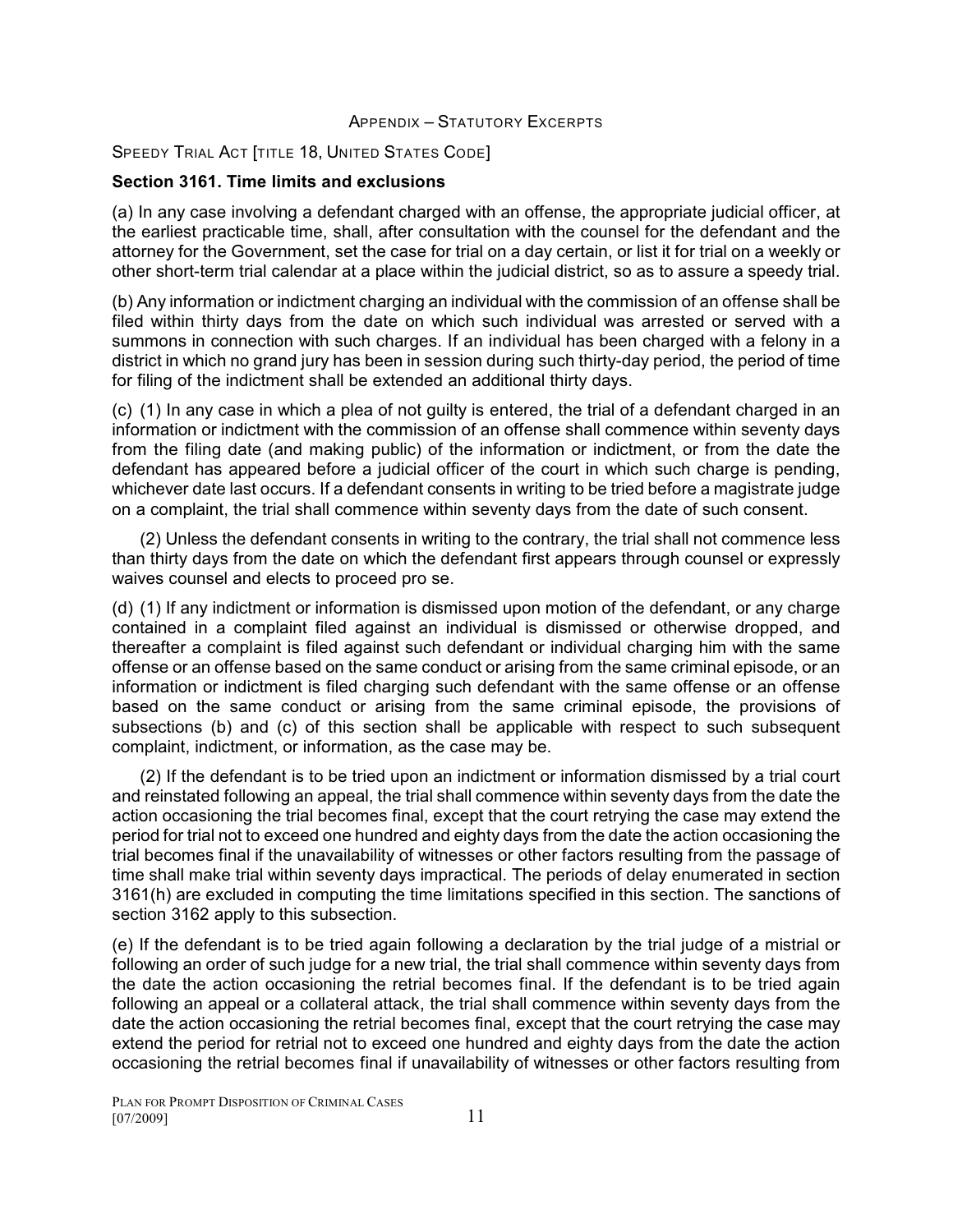passage of time shall make trial within seventy days impractical. The periods of delay enumerated in section 3161(h) are excluded in computing the time limitations specified in this section. The sanctions of section 3162 apply to this subsection.

(f) [Omitted]

(g) [Omitted]

(h) The following periods of delay shall be excluded in computing the time within which an information or an indictment must be filed, or in computing the time within which the trial of any such offense must commence:

(1) Any period of delay resulting from other proceedings concerning the defendant, including but not limited to—

(A) delay resulting from any proceeding, including any examinations, to determine the mental competency or physical capacity of the defendant;

(B) delay resulting from trial with respect to other charges against the defendant;

(C) delay resulting from any interlocutory appeal;

(D) delay resulting from any pretrial motion, from the filing of the motion through the conclusion of the hearing on, or other prompt disposition of, such motion;

(E) delay resulting from any proceeding relating to the transfer of a case or the removal of any defendant from another district under the Federal Rules of Criminal Procedure;

(F) delay resulting from transportation of any defendant from another district, or to and from places of examination or hospitalization, except that any time consumed in excess of ten days from the date an order of removal or an order directing such transportation, and the defendant's arrival at the destination shall be presumed to be unreasonable;

(G) delay resulting from consideration by the court of a proposed plea agreement to be entered into by the defendant and the attorney for the Government; and

(H) delay reasonably attributable to any period, not to exceed thirty days, during which any proceeding concerning the defendant is actually under advisement by the court.

(2) Any period of delay during which prosecution is deferred by the attorney for the Government pursuant to written agreement with the defendant, with the approval of the court, for the purpose of allowing the defendant to demonstrate his good conduct.

(3) (A) any period of delay resulting from the absence or unavailability of the defendant or an essential witness.

(B) For purposes of subparagraph (A) of this paragraph, a defendant or an essential witness shall be considered absent when his whereabouts are unknown and, in addition, he is attempting to avoid apprehension or prosecution or his whereabouts cannot be determined by due diligence. For purposes of such subparagraph, a defendant or an essential witness shall be considered unavailable whenever his whereabouts are known but his presence for trial cannot be obtained by due diligence or he resists appearing at or being returned for trial.

(4) Any period of delay resulting from the fact that the defendant is mentally incompetent or physically unable to stand trial.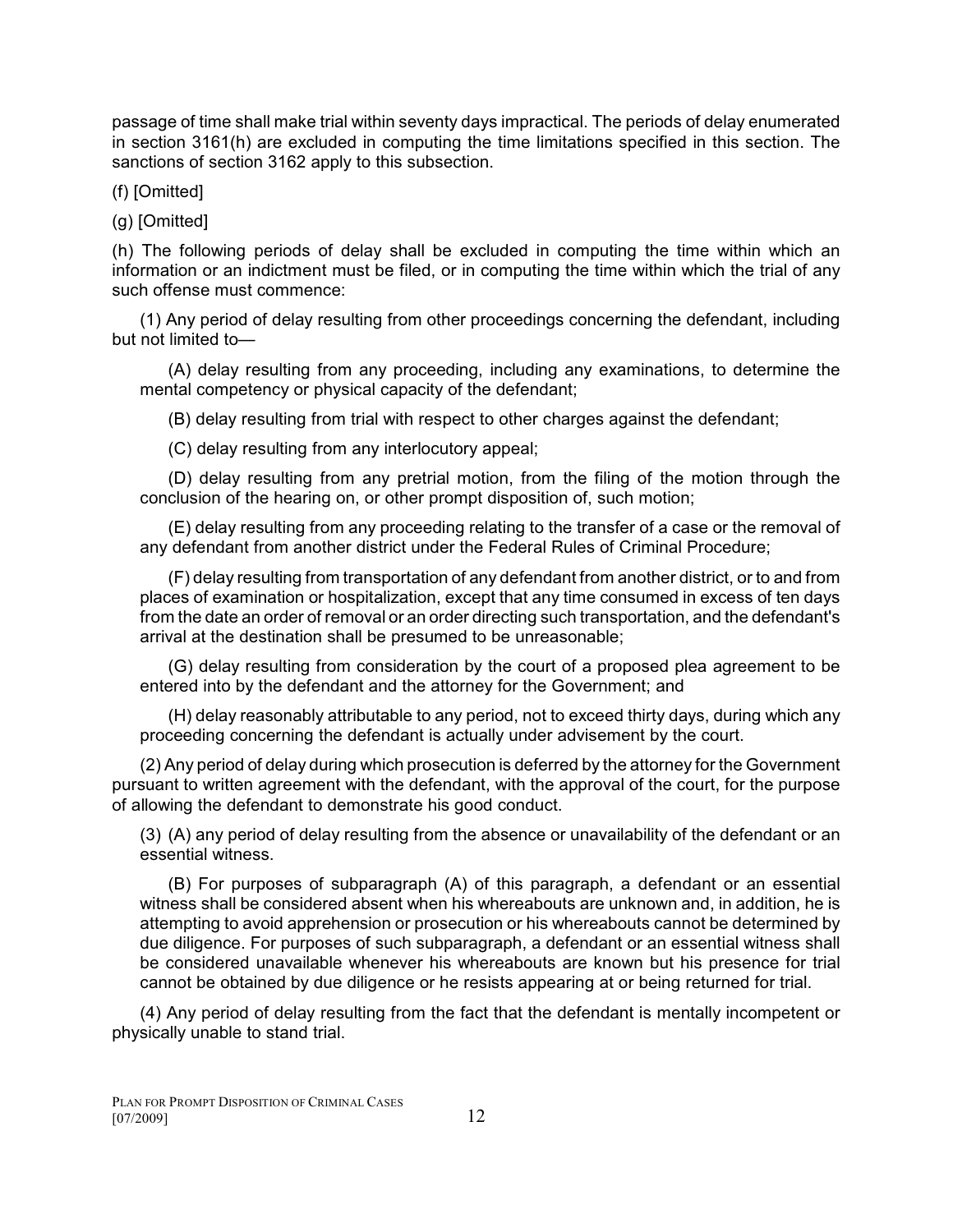(5) If the information or indictment is dismissed upon motion of the attorney for the Government and thereafter a charge is filed against the defendant for the same offense, or any offense required to be joined with that offense, any period of delay from the date the charge was dismissed to the date the time limitation would commence to run as to the subsequent charge had there been no previous charge.

(6) A reasonable period of delay when the defendant is joined for trial with a codefendant as to whom the time for trial has not run and no motion for severance has been granted.

(7) (A) Any period of delay resulting from a continuance granted by any judge on his own motion or at the request of the defendant or his counsel or at the request of the attorney for the Government, if the judge granted such continuance on the basis of his findings that the ends of justice served by taking such action outweigh the best interest of the public and the defendant in a speedy trial. No such period of delay resulting from a continuance granted by the court in accordance with this paragraph shall be excludable under this subsection unless the court sets forth, in the record of the case, either orally or in writing, its reasons for finding that the ends of justice served by the granting of such continuance outweigh the best interests of the public and the defendant in a speedy trial.

(B) The factors, among others, which a judge shall consider in determining whether to grant a continuance under subparagraph (A) of this paragraph in any case are as follows:

(i) Whether the failure to grant such a continuance in the proceeding would be likely to make a continuation of such proceeding impossible, or result in a miscarriage of justice.

(ii) Whether the case is so unusual or so complex, due to the number of defendants, the nature of the prosecution, or the existence of novel questions of fact or law, that it is unreasonable to expect adequate preparation for pretrial proceedings or for the trial itself within the time limits established by this section.

(iii) Whether, in a case in which arrest precedes indictment, delay in the filing of the indictment is caused because the arrest occurs at a time such that it is unreasonable to expect return and filing of the indictment within the period specified in section 3161(b), or because the facts upon which the grand jury must base its determination are unusual or complex.

(iv) Whether the failure to grant such a continuance in a case which, taken as a whole, is not so unusual or so complex as to fall within clause (ii), would deny the defendant reasonable time to obtain counsel, would unreasonably deny the defendant or the Government continuity of counsel, or would deny counsel for the defendant or the attorney for the Government the reasonable time necessary for effective preparation, taking into account the exercise of due diligence.

(C) No continuance under subparagraph (A) of this paragraph shall be granted because of general congestion of the court's calendar, or lack of diligent preparation or failure to obtain available witnesses on the part of the attorney for the Government.

(8) Any period of delay, not to exceed one year, ordered by a district court upon an application of a party and a finding by a preponderance of the evidence that an official request, as defined in section 3292 of this title, has been made for evidence of any such offense and that it reasonably appears, or reasonably appeared at the time the request was made, that such evidence is, or was, in such foreign country.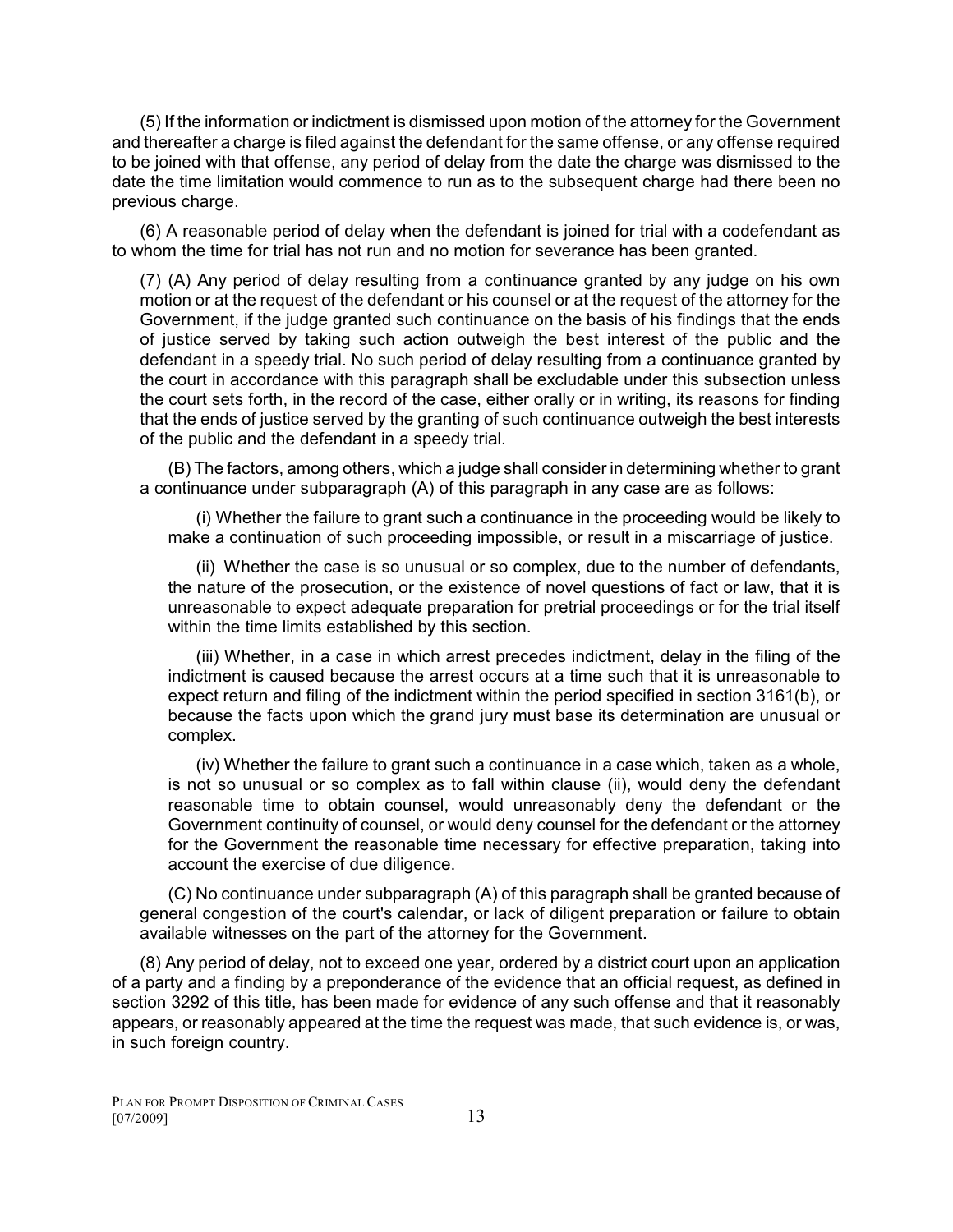(i) If trial did not commence within the time limitation specified in section 3161 because the defendant had entered a plea of guilty or nolo contendere subsequently withdrawn to any or all charges in an indictment or information, the defendant shall be deemed indicted with respect to all charges therein contained within the meaning of section 3161, on the day the order permitting withdrawal of the plea becomes final.

(j) (1) If the attorney for the Government knows that a person charged with an offense is serving a term of imprisonment in any penal institution, he shall promptly—

(A) undertake to obtain the presence of the prisoner for trial; or

(B) cause a detainer to be filed with the person having custody of the prisoner and request him to so advise the prisoner and to advise the prisoner of his right to demand trial.

(2) If the person having custody of such prisoner receives a detainer, he shall promptly advise the prisoner of the charge and of the prisoner's right to demand trial. If at any time thereafter the prisoner informs the person having custody that he does demand trial, such person shall cause notice to that effect to be sent promptly to the attorney for the Government who caused the detainer to be filed.

(3) Upon receipt of such notice, the attorney for the Government shall promptly seek to obtain the presence of the prisoner for trial.

(4) When the person having custody of the prisoner receives from the attorney for the Government a properly supported request for temporary custody of such prisoner for trial, the prisoner shall be made available to that attorney for the Government (subject, in cases of interjurisdictional transfer, to any right of the prisoner to contest the legality of his delivery).

 $(k)$  (1) If the defendant is absent (as defined by subsection  $(h)(3)$ ) on the day set for trial, and the defendant's subsequent appearance before the court on a bench warrant or other process or surrender to the court occurs more than 21 days after the day set for trial, the defendant shall be deemed to have first appeared before a judicial officer of the court in which the information or indictment is pending within the meaning of subsection (c) on the date of the defendant's subsequent appearance before the court.

(2) If the defendant is absent (as defined by subsection (h)(3)) on the day set for trial, and the defendant's subsequent appearance before the court on a bench warrant or other process or surrender to the court occurs not more than 21 days after the day set for trial, the time limit required by subsection (c), as extended by subsection (h), shall be further extended by 21 days.

# **Section 3162. Sanctions**

(a) (1) If, in the case of any individual against whom a complaint is filed charging such individual with an offense, no indictment or information is filed within the time limit required by section 3161(b) as extended by section 3161(h) of this chapter, such charge against that individual contained in such complaint shall be dismissed or otherwise dropped. In determining whether to dismiss the case with or without prejudice, the court shall consider, among others, each of the following factors: the seriousness of the offense; the facts and circumstances of the case which led to the dismissal; and the impact of a reprosecution on the administration of this chapter and on the administration of justice.

(2) If a defendant is not brought to trial within the time limit required by section 3161(c) as extended by section 3161(h), the information or indictment shall be dismissed on motion of the defendant. The defendant shall have the burden of proof of supporting such motion but the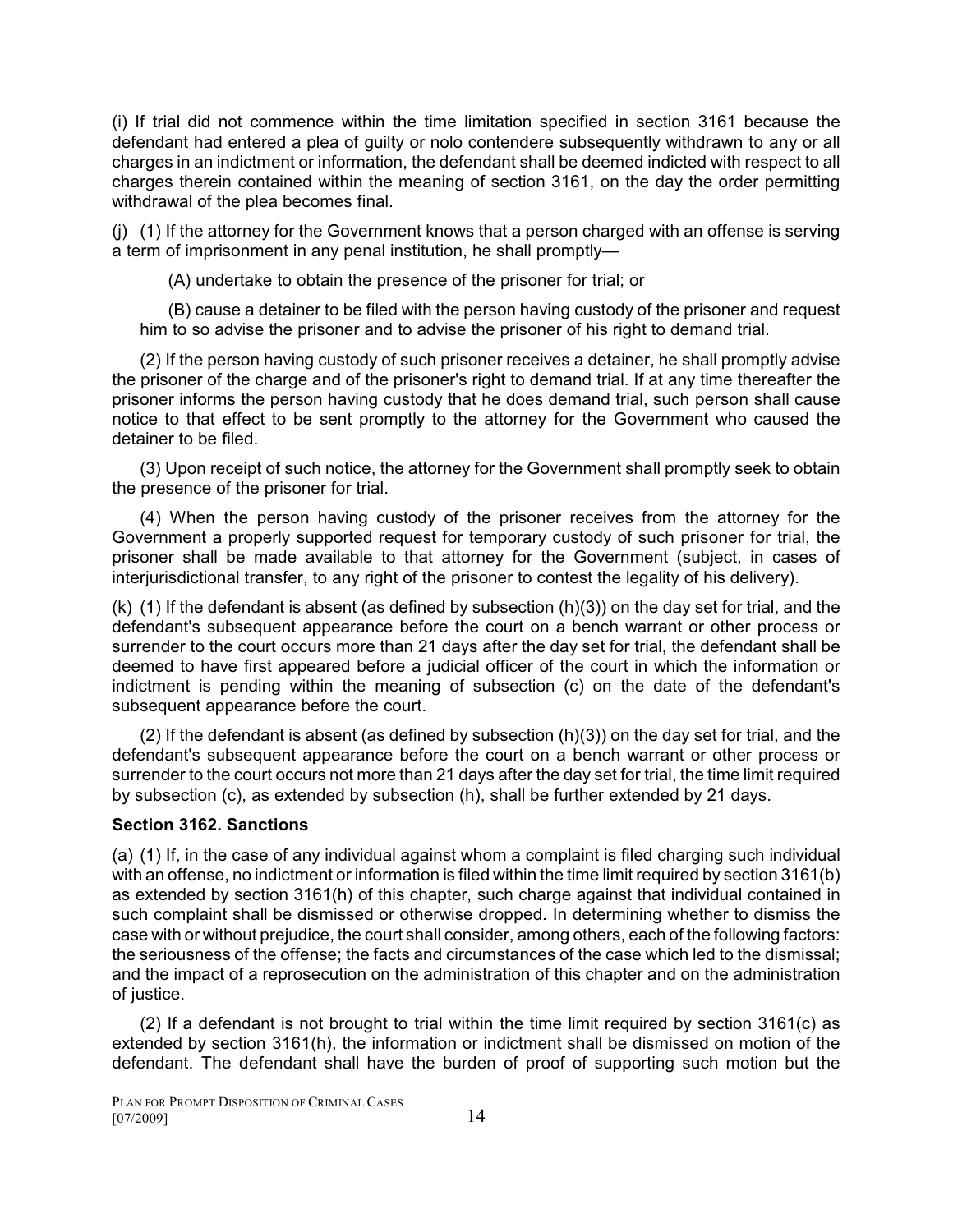Government shall have the burden of going forward with the evidence in connection with any exclusion of time under subparagraph 3161(h)(3). In determining whether to dismiss the case with or without prejudice, the court shall consider, among others, each of the following factors: the seriousness of the offense; the facts and circumstances of the case which led to the dismissal; and the impact of a reprosecution on the administration of this chapter and on the administration of justice. Failure of the defendant to move for dismissal prior to trial or entry of a plea of guilty or nolo contendere shall constitute a waiver of the right to dismissal under this section.

(b) In any case in which counsel for the defendant or the attorney for the Government

(1) knowingly allows the case to be set for trial without disclosing the fact that a necessary witness would be unavailable for trial;

(2) files a motion solely for the purpose of delay which he knows is totally frivolous and without merit;

(3) makes a statement for the purpose of obtaining a continuance which he knows to be false and which is material to the granting of a continuance; or

(4) otherwise willfully fails to proceed to trial without justification consistent with section 3161 of this chapter, the court may punish any such counsel or attorney, as follows:

(A) in the case of an appointed defense counsel, by reducing the amount of compensation that otherwise would have been paid to such counsel pursuant to section 3006A of this title in an amount not to exceed 25 per centum thereof;

(B) in the case of a counsel retained in connection with the defense of a defendant, by imposing on such counsel a fine of not to exceed 25 per centum of the compensation to which he is entitled in connection with his defense of such defendant;

(C) by imposing on any attorney for the Government a fine of not to exceed \$250;

(D) by denying any such counsel or attorney for the Government the right to practice before the court considering such case for a period of not to exceed ninety days; or

(E) by filing a report with an appropriate disciplinary committee.

The authority to punish provided for by this subsection shall be in addition to any other authority or power available to such court.

(c) The court shall follow procedures established in the Federal Rules of Criminal Procedure in punishing any counsel or attorney for the Government pursuant to this section.

# **Section 3163. Effective dates** [Omitted]

# **Section 3164. Persons detained or designated as being of high risk**

(a) The trial or other disposition of cases involving—

(1) a detained person who is being held in detention solely because he is awaiting trial, and

(2) a released person who is awaiting trial and has been designated by the attorney for the Government as being of high risk, shall be accorded priority.

(b) The trial of any person described in subsection (a)(1) or (a)(2) of this section shall commence not later than ninety days following the beginning of such continuous detention or designation of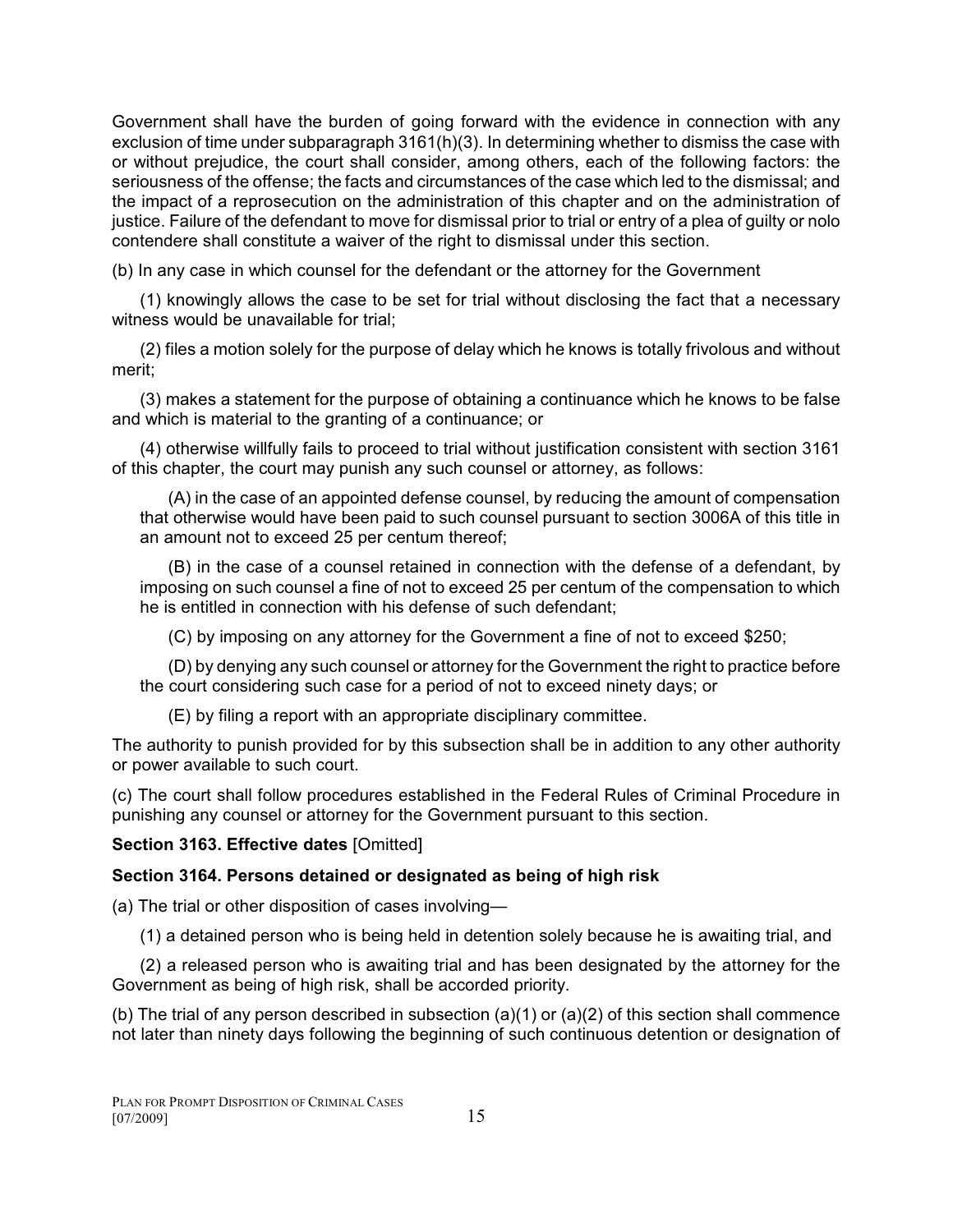high risk by the attorney for the Government. The periods of delay enumerated in section 3161(h) are excluded in computing the time limitation specified in this section.

(c) Failure to commence trial of a detainee as specified in subsection (b), through no fault of the accused or his counsel, or failure to commence trial of a designated releasee as specified in subsection (b), through no fault of the attorney for the Government, shall result in the automatic review by the court of the conditions of release. No detainee, as defined in subsection (a), shall be held in custody pending trial after the expiration of such ninety-day period required for the commencement of his trial. A designated releasee, as defined in subsection (a), who is found by the court to have intentionally delayed the trial of his case shall be subject to an order of the court modifying his nonfinancial conditions of release under this title to insure that he shall appear at trial as required

#### **Section 3165. District plans – generally**

(a) Each district court shall conduct a continuing study of the administration of criminal justice in the district court and before United States magistrate judges of the district and shall prepare plans for the disposition of criminal cases in accordance with this chapter. Each such plan shall be formulated after consultation with, and after considering the recommendations of, the Federal Judicial Center and the planning group established for that district pursuant to section 3168. The plans shall be prepared in accordance with the schedule set forth in subsection (e) of this section.

(b) The planning and implementation process shall seek to accelerate the disposition of criminal cases in the district consistent with the time standards of this chapter and the objectives of effective law enforcement, fairness to accused persons, efficient judicial administration, and increased knowledge concerning the proper functioning of the criminal law. The process shall seek to avoid underenforcement, overenforcement and discriminatory enforcement of the law, prejudice to the prompt disposition of civil litigation, and undue pressure as well as undue delay in the trial of criminal cases.

(c) The plans prepared by each district court shall be submitted for approval to a reviewing panel consisting of the members of the judicial council of the circuit and either the chief judge of the district court whose plan is being reviewed or such other active judge of that court as the chief judge of that district court may designate. If approved by the reviewing panel, the plan shall be forwarded to the Administrative Office of the United States Courts, which office shall report annually on the operation of such plans to the Judicial Conference of the United States.

(d) The district court may modify the plan at any time with the approval of the reviewing panel. It shall modify the plan when directed to do so by the reviewing panel or the Judicial Conference of the United States. Modifications shall be reported to the Administrative Office of the United States Courts.

(e) (1) Prior to the expiration of the twelve-calendar-month period following July 1, 1975, each United States district court shall prepare and submit a plan in accordance with subsections (a) through (d) above to govern the trial or other disposition of offenses within the jurisdiction of such court during the second and third twelve-calendar-month periods following the effective date of subsection 3161(b) and subsection 3161(c).

(2) Prior to the expiration of the thirty-six calendar month period following July 1, 1975, each United States district court shall prepare and submit a plan in accordance with subsections (a) through (d) above to govern the trial or other disposition of offenses within the jurisdiction of such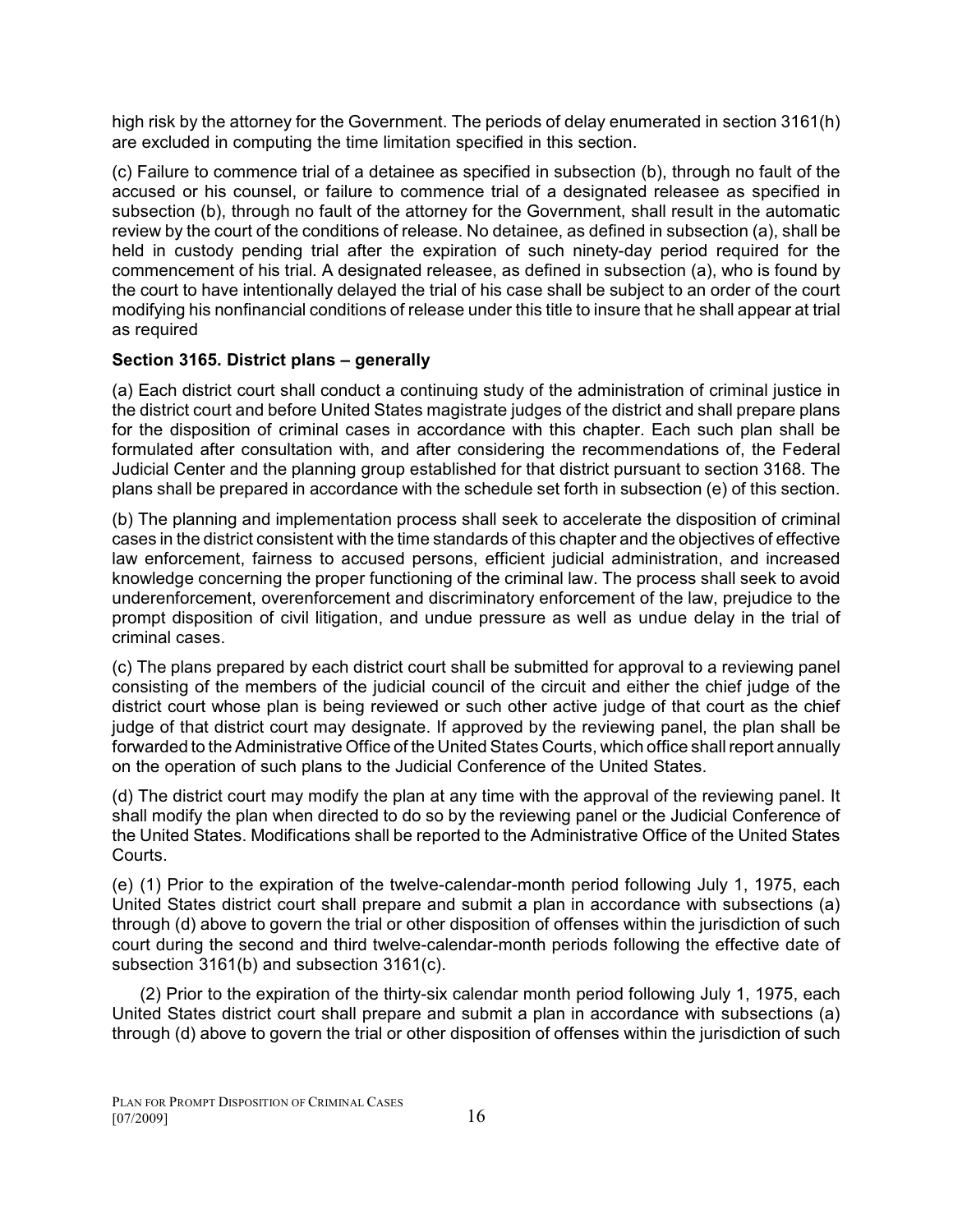court during the fourth and fifth twelve-calendar-month periods following the effective date of subsection 3161(b) and subsection 3161(c).

(3) Not later than June 30, 1980, each United States district court with respect to which implementation has not been ordered under section 3174(c) shall prepare and submit a plan in accordance with subsections (a) through (d) to govern the trial or other disposition of offenses within the jurisdiction of such court during the sixth and subsequent twelve-calendar-month periods following the effective date of subsection 3161(b) and subsection 3161(c) in effect prior to the date of enactment of this paragraph.

(f) Plans adopted pursuant to this section shall, upon adoption, and recommendations of the district planning group shall, upon completion, become public documents

#### **Section 3166. District plans – contents**

(a) Each plan shall include a description of the time limits, procedural techniques, innovations, systems and other methods, including the development of reliable methods for gathering and monitoring information and statistics, by which the district court, the United States attorney, the Federal public defender, if any, and private attorneys experienced in the defense of criminal cases, have expedited or intend to expedite the trial or other disposition of criminal cases, consistent with the time limits and other objectives of this chapter.

(b) Each plan shall include information concerning the implementation of the time limits and other objectives of this chapter, including:

(1) the incidence of and reasons for, requests or allowances of extensions of time beyond statutory or district standards;

(2) the incidence of, and reasons for, periods of delay under section 3161(h) of this title;

(3) the incidence of, and reasons for, the invocation of sanctions for noncompliance with time standards, or the failure to invoke such sanctions, and the nature of the sanction, if any invoked for noncompliance;

(4) the new timetable set, or requested to be set, for an extension;

(5) the effect on criminal justice administration of the prevailing time limits and sanctions, including the effects on the prosecution, the defense, the courts, the correctional process, costs, transfers and appeals;

(6) the incidence and length of, reasons for, and remedies for detention prior to trial, and information required by the provisions of the Federal Rules of Criminal Procedure relating to the supervision of detention pending trial;

(7) the identity of cases which, because of their special characteristics, deserve separate or different time limits as a matter of statutory classifications;

(8) the incidence of, and reasons for each thirty-day extension under section 3161(b) with respect to an indictment in that district; and

(9) the impact of compliance with the time limits of subsections (b) and (c) of section 3161 upon the civil case calendar in the district.

(c) Each district plan required by section 3165 shall include information and statistics concerning the administration of criminal justice within the district, including, but not limited to: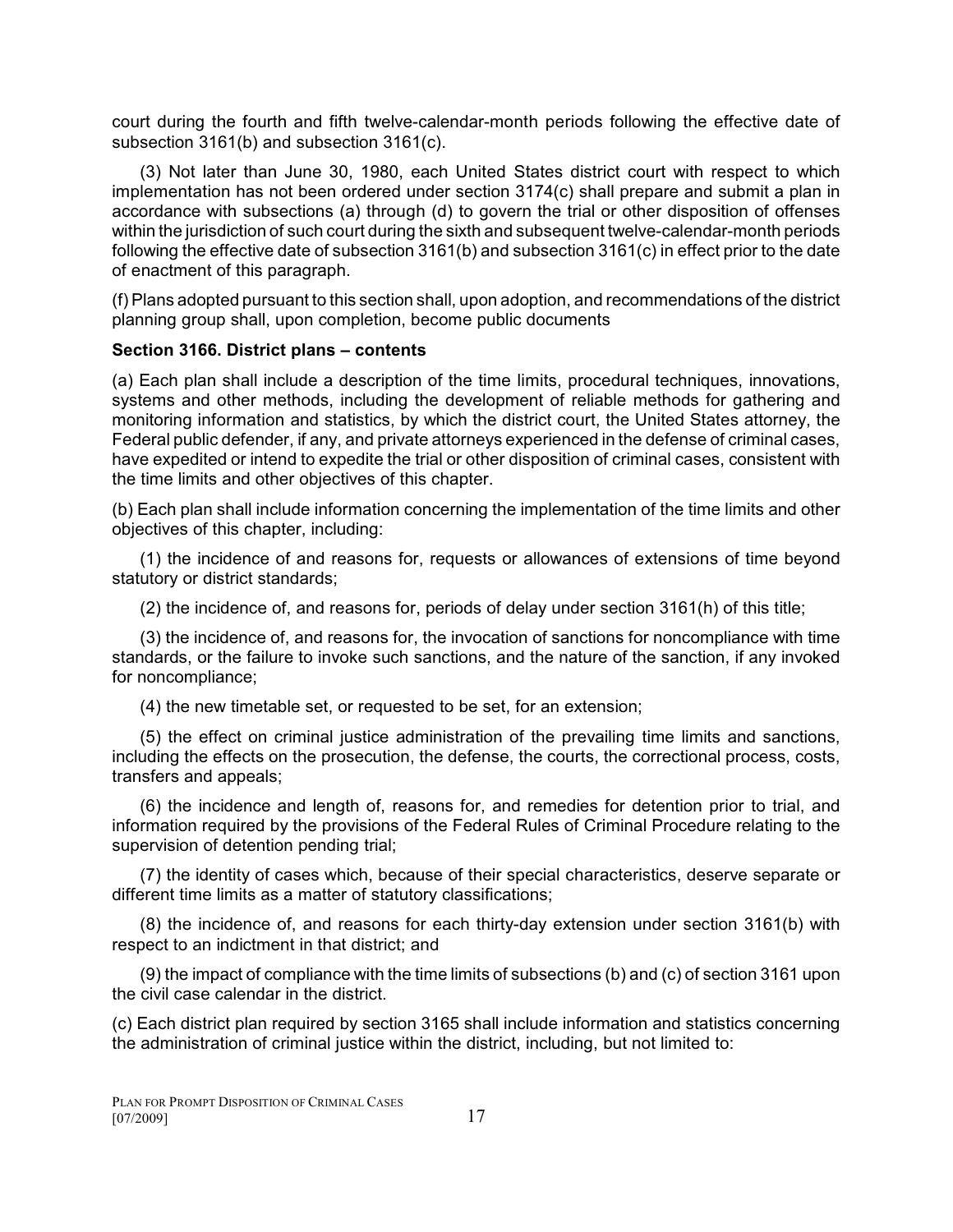(1) the time span between arrest and indictment, indictment and trial, and conviction and sentencing;

(2) the number of matters presented to the United States Attorney for prosecution, and the numbers of such matters prosecuted and not prosecuted;

(3) the number of matters transferred to other districts or to States for prosecution;

(4) the number of cases disposed of by trial and by plea;

(5) the rates of nolle prosequi, dismissal, acquittal, conviction, diversion, or other disposition;

(6) the extent of preadjudication detention and release, by numbers of defendants and days in custody or at liberty prior to disposition; and

(7) (A) the number of new civil cases filed in the twelve-calendar-month period preceding the submission of the plan;

(B) the number of civil cases pending at the close of such period; and

(C) the increase or decrease in the number of civil cases pending at the close of such period, compared to the number pending at the close of the previous twelve-calendar-month period, and the length of time each such case has been pending.

(d) Each plan shall further specify the rule changes, statutory amendments, and appropriations needed to effectuate further improvements in the administration of justice in the district which cannot be accomplished without such amendments or funds.

(e) Each plan shall include recommendations to the Administrative Office of the United States Courts for reporting forms, procedures, and time requirements. The Director of the Administrative Office of the United States Courts, with the approval of the Judicial Conference of the United States, shall prescribe such forms and procedures and time requirements consistent with section 3170 after consideration of the recommendations contained in the district plan and the need to reflect both unique local conditions and uniform national reporting standards.

(f) Each plan may be accompanied by guidelines promulgated by the judicial council of the circuit for use by all district courts within that circuit to implement and secure compliance with this chapter

**Section 3167. Reports to Congress** [Omitted]

**Section 3168. Planning process** [Omitted]

**Section 3169. Federal Judicial Center** [Omitted]

**Section 3170. Speedy trial data** [Omitted]

#### **Section 3172. Definitions**

As used in this chapter—

(1) the terms ''judge'' or ''judicial officer'' mean, unless otherwise indicated, any United States magistrate judge, Federal district judge, and

(2) the term ''offense'' means any Federal criminal offense which is in violation of any Act of Congress and is triable by any court established by Act of Congress (other than a Class B or C misdemeanor or an infraction, or an offense triable by court-martial, military commission, provost court, or other military tribunal)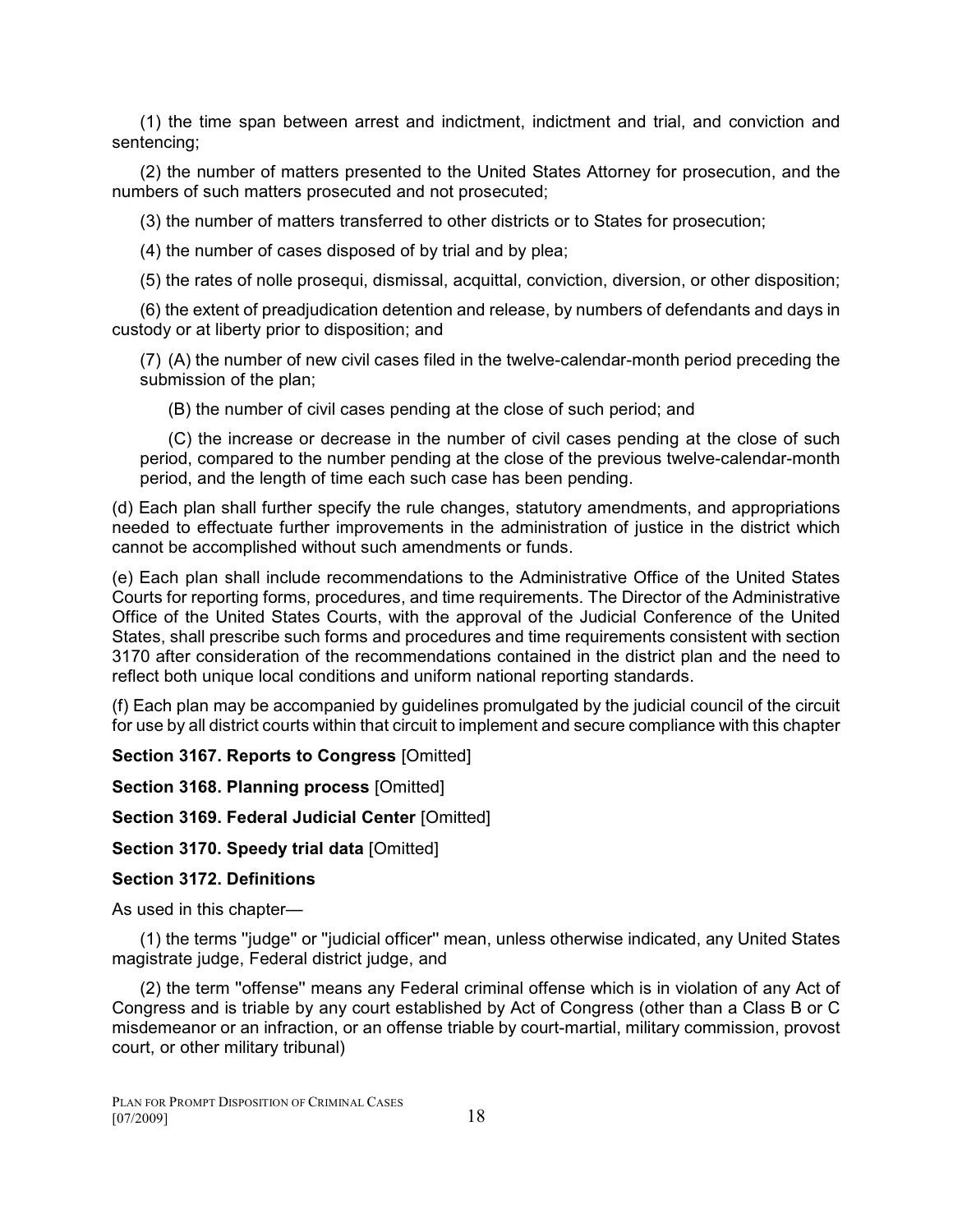#### **Section 3173. Sixth amendment rights**

No provision of this chapter shall be interpreted as a bar to any claim of denial of speedy trial as required by amendment VI of the Constitution

#### **Section 3174. Judicial emergency and implementation**

(a) In the event that any district court is unable to comply with the time limits set forth in section 3161(c) due to the status of its court calendars, the chief judge, where the existing resources are being efficiently utilized, may, after seeking the recommendations of the planning group, apply to the judicial council of the circuit for a suspension of such time limits as provided in subsection (b). The judicial council of the circuit shall evaluate the capabilities of the district, the availability of visiting judges from within and without the circuit, and make any recommendations it deems appropriate to alleviate calendar congestion resulting from the lack of resources.

(b) If the judicial council of the circuit finds that no remedy for such congestion is reasonably available, such council may, upon application by the chief judge of a district, grant a suspension of the time limits in section 3161(c) in such district for a period of time not to exceed one year for the trial of cases for which indictments or informations are filed during such one-year period. During such period of suspension, the time limits from arrest to indictment, set forth in section 3161(b), shall not be reduced, nor shall the sanctions set forth in section 3162 be suspended; but such time limits from indictment to trial shall not be increased to exceed one hundred and eighty days. The time limits for the trial of cases of detained persons who are being detained solely because they are awaiting trial shall not be affected by the provisions of this section.

(c) (1) If, prior to July 1, 1980, the chief judge of any district concludes, with the concurrence of the planning group convened in the district, that the district is prepared to implement the provisions of section 3162 in their entirety, he may apply to the judicial council of the circuit in which the district is located to implement such provisions. Such application shall show the degree of compliance in the district with the time limits set forth in subsections (b) and (c) of section 3161 during the twelvecalendar-month period preceding the date of such application and shall contain a proposed order and schedule for such implementation, which includes the date on which the provisions of section 3162 are to become effective in the district, the effect such implementation will have upon such district's practices and procedures, and provision for adequate notice to all interested parties.

(2) After review of any such application, the judicial council of the circuit shall enter an order implementing the provisions of section 3162 in their entirety in the district making application, or shall return such application to the chief judge of such district, together with an explanation setting forth such council's reasons for refusing to enter such order.

(d) (1) The approval of any application made pursuant to subsection (a) or (c) by a judicial council of a circuit shall be reported within ten days to the Director of the Administrative Office of the United States Courts, together with a copy of the application, a written report setting forth in sufficient detail the reasons for granting such application, and, in the case of an application made pursuant to subsection (a), a proposal for alleviating congestion in the district.

(2) The Director of the Administrative Office of the United States Courts shall not later than ten days after receipt transmit such report to the Congress and to the Judicial Conference of the United States. The judicial council of the circuit shall not grant a suspension to any district within six months following the expiration of a prior suspension without the consent of the Congress by Act of Congress. The limitation on granting a suspension made by this paragraph shall not apply with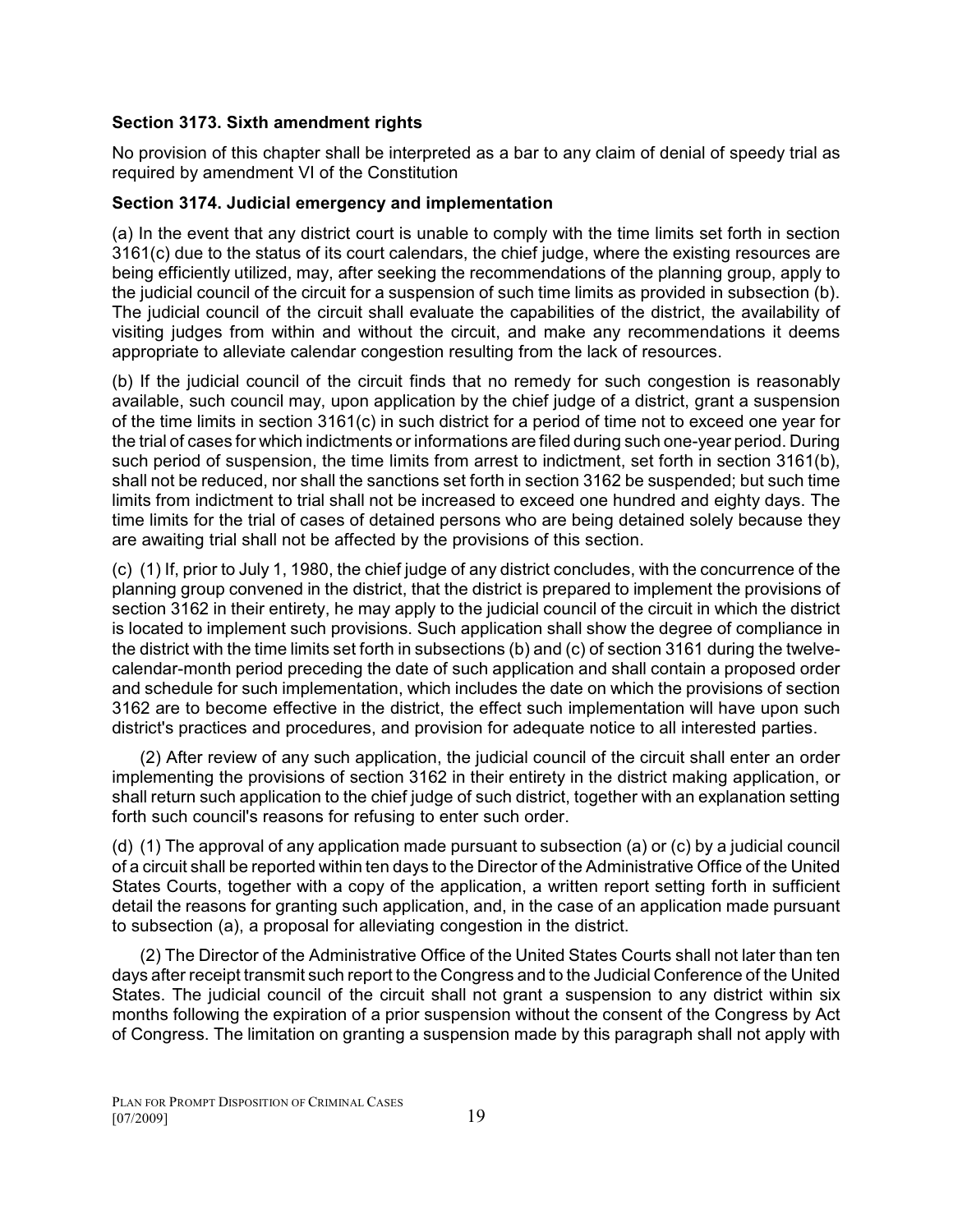respect to any judicial district in which the prior suspension is in effect on the date of the enactment of the Speedy Trial Act Amendments Act of 1979.

(e) If the chief judge of the district court concludes that the need for suspension of time limits in such district under this section is of great urgency, he may order the limits suspended for a period not to exceed thirty days. Within ten days of entry of such order, the chief judge shall apply to the judicial council of the circuit for a suspension pursuant to subsection (a)

# JUVENILE DELINQUENCY [TITLE 18, UNITED STATES CODE]

# **Section 5036. Speedy trial**

If an alleged delinquent who is in detention pending trial is not brought to trial within thirty days from the date upon which such detention was begun, the information shall be dismissed on motion of the alleged delinquent or at the direction of the court, unless the Attorney General shows that additional delay was caused by the juvenile or his counsel, or consented to by the juvenile and his counsel, or would be in the interest of justice in the particular case. Delays attributable solely to court calendar congestion may not be considered in the interest of justice. Except in extraordinary circumstances, an information dismissed under this section may not be reinstituted

#### **Section 5037. Dispositional hearing**

(a) If the court finds a juvenile to be a juvenile delinquent, the court shall hold a disposition hearing concerning the appropriate disposition no later than twenty court days after the juvenile delinquency hearing unless the court has ordered further study pursuant to subsection (d). After the disposition hearing, and after considering any pertinent policy statements promulgated by the Sentencing Commission pursuant to 28 U.S.C. 994, the court may suspend the findings of juvenile delinquency, enter an order of restitution pursuant to section 3556, place him on probation, or commit him to official detention. With respect to release or detention pending an appeal or a petition for a writ of certiorari after disposition, the court shall proceed pursuant to the provisions of chapter 207.

- (b) [Omitted]
- (c) [Omitted]
- (d) [Omitted]

#### INTERSTATE AGREEMENT ON DETAINERS [18 U.S.C. APP. 2, § 2]

#### **Article III**

(a) Whenever a person has entered upon a term of imprisonment in a penal or correctional institution of a party state, and whenever during the continuance of the term of imprisonment there is pending in any other party state any untried indictment, information or complaint on the basis of which a detainer has been lodged against the prisoner, he shall be brought to trial within one hundred eighty days after he shall have caused to be delivered to the prosecuting officer and the appropriate court of the prosecuting officer's jurisdiction written notice of the place of his imprisonment and his request for a final disposition to be made of the indictment, information or complaint; provided, that for good cause shown in open court, the prisoner or his counsel being present, the court having jurisdiction of the matter may grant any necessary or reasonable